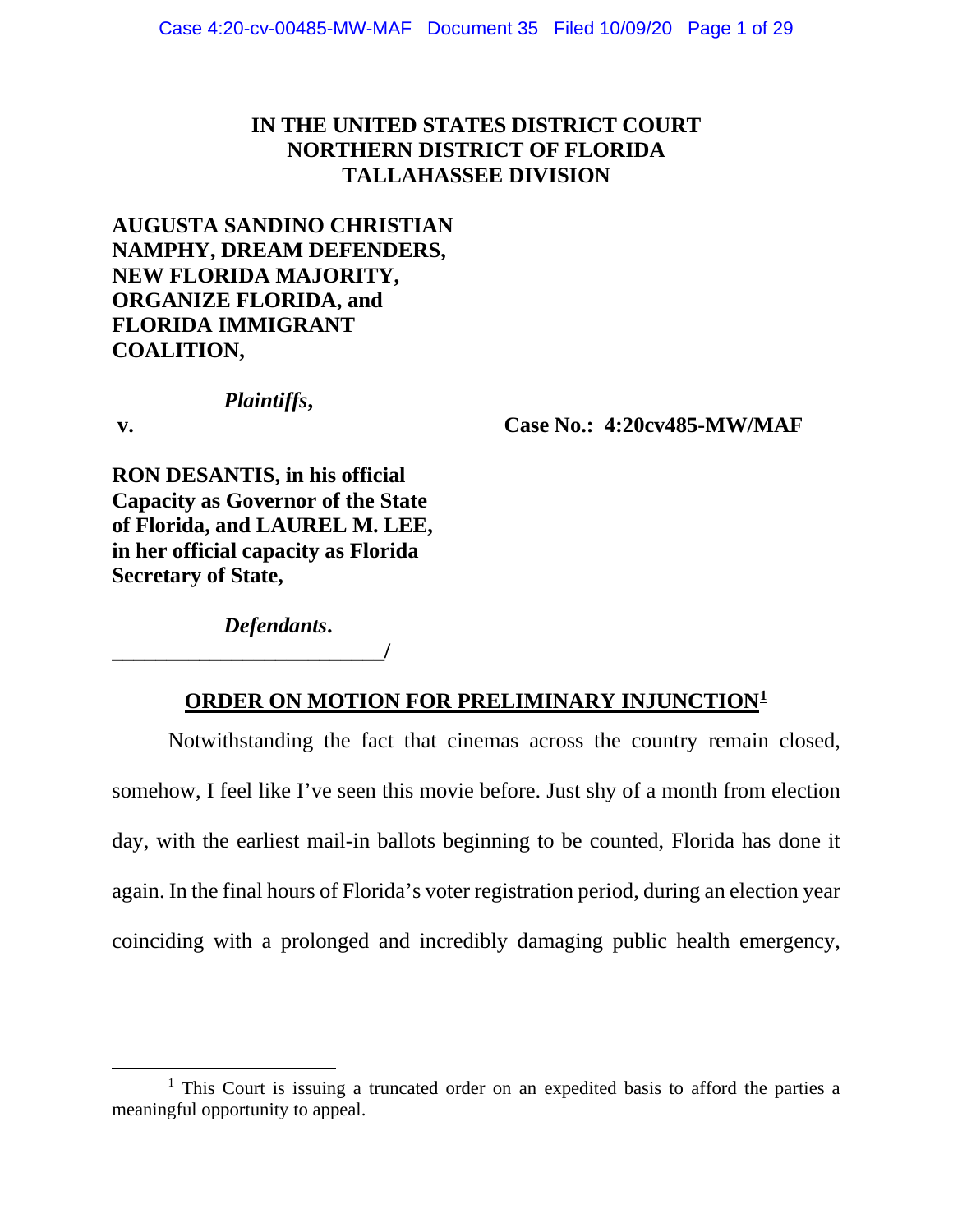Florida's voter registration website crashed, effectively preventing thousands of potential voters from safely registering to vote before the midnight deadline.

With the public sounding the alarm, the Secretary of State decided to implement a half measure. She hastily and briefly extended the registration period and ordered Florida's supervisors of election to accept applications submitted by the Secretary's new "book closing" deadline.

The Secretary's "cure" had at least one major flaw; namely, she did not notify the public until—at the earliest—after noon on the date of her new "book closing" deadline. This left less than seven hours for potential voters to somehow become aware of the news and ensure that they properly submitted their voter registration applications, all while also participating in their normal workday, school, family, and caregiving responsibilities.

The issue in this case is whether the Secretary's failure to maintain a fully functional voter registration website in the final hours of the voter registration period and the Secretary's limited deadline extension pass constitutional muster.

I

Florida permits individuals to submit voter registration applications online, § 97.0525(1), Florida Statutes, and requires the Division of Elections of the Department of State to "establish a secure Internet website," for the purpose of online voter registration. § 97.0525(2), Fla. Stat. Defendant Lee's office maintains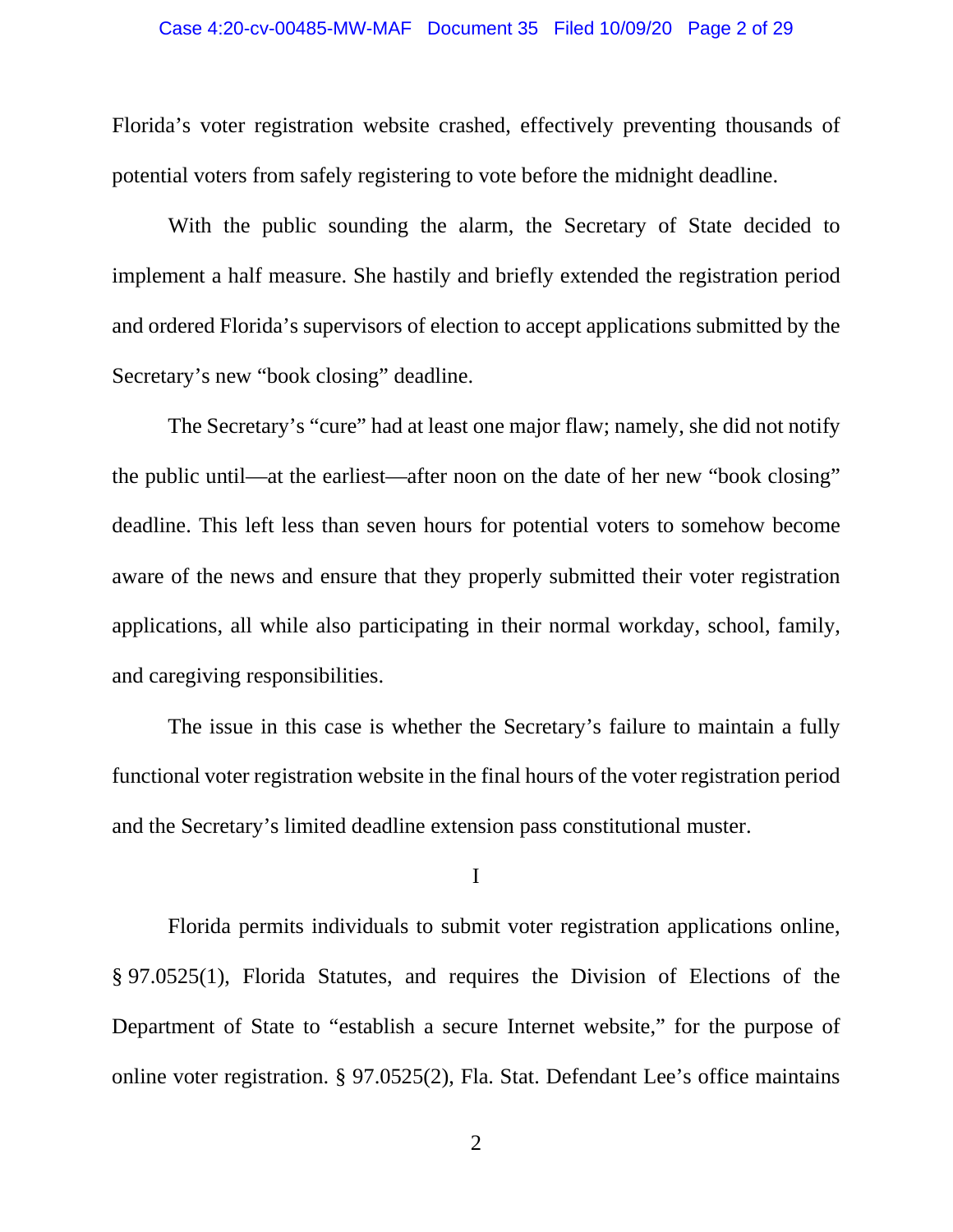### Case 4:20-cv-00485-MW-MAF Document 35 Filed 10/09/20 Page 3 of 29

the state's voter registration website at "RegisterToVoteFlorida.gov," and has described the website as "a secure and convenient online option to register to vote or update a voter registration record." ECF No. 3-8, at 1. "RegisterToVoteFlorida.gov" is purported to be "available 24 hours a day, 7 days a week." *Id*.

Florida's election code fixes the deadline to register to vote on the 29th day before each election. § 97.055(1)(a), Fla. Stat.<sup>[2](#page-2-0)</sup> Accordingly, for the 2020 General Election, Florida's registration deadline was 11:59 p.m. on October 5, 2020. On that date, potential voters seeking to register or update their voter information online ahead of the midnight deadline faced an unexpected obstacle when "RegisterToVoteFlorida.gov" crashed. This malfunction effectively prevented applicants from successfully submitting online voter registration applications for several hours. *See* ECF Nos. 3-2 (describing repeated error messages displayed when attempting to load https://registertovoteflorida.gov over the course of several evening hours on October 5, 2020), 6-1 (detailing messages from several Floridians who were unable to complete the online registration form due to system errors on October 5, 2020), 3-7 (conceding that Floridians encountered "difficulties" when attempting to register to vote online on October 5, 2020). The immediate result of

<span id="page-2-0"></span><sup>&</sup>lt;sup>2</sup> Indeed, Florida sets one of the most restrictive registration deadlines permitted under federal law. *See* 52 U.S.C. § 20507.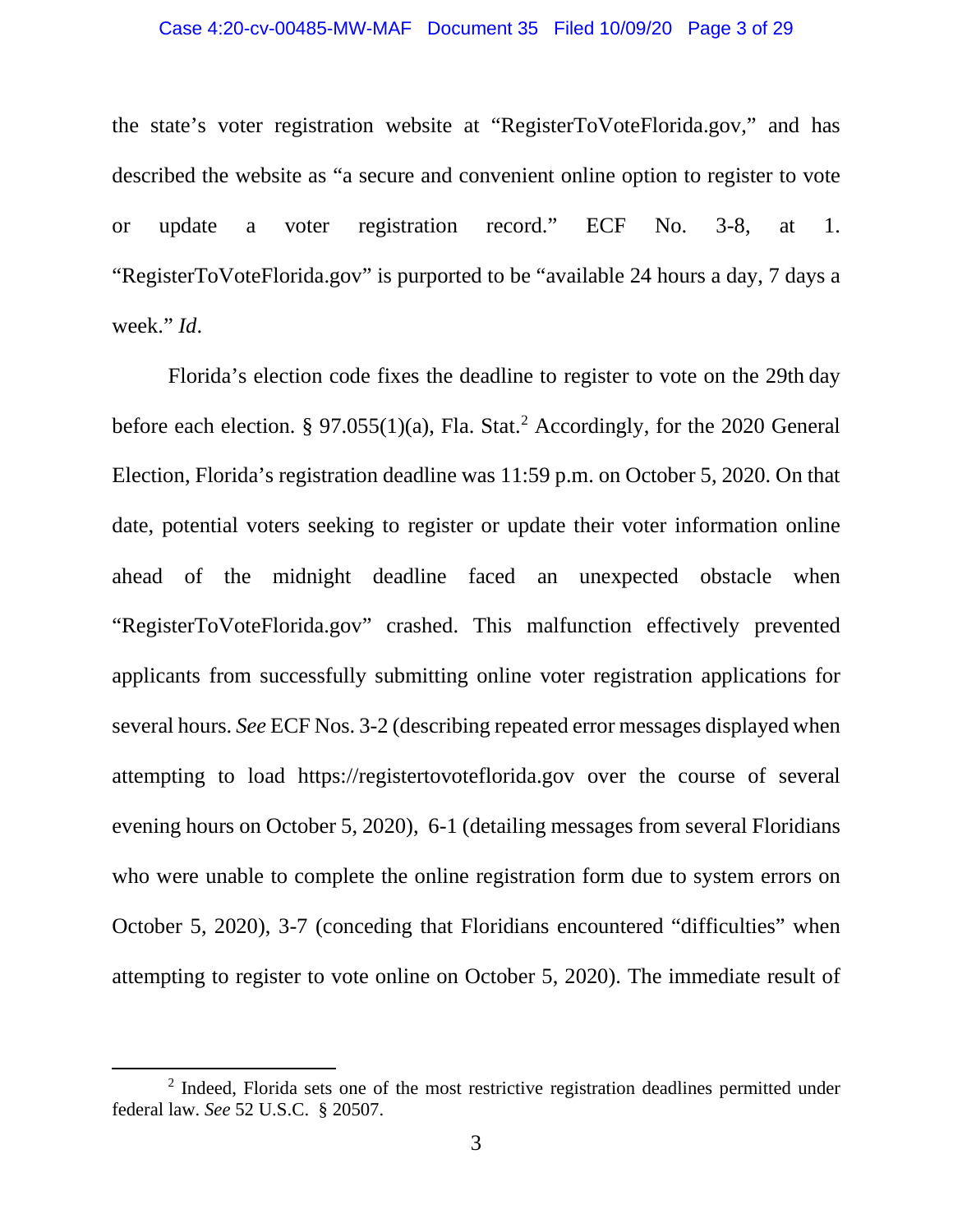this system failure was that, at 12:00 a.m. on October 6, 2020, unsuccessful online applicants became ineligible to vote in the 2020 General Election.

The following day, Defendant Lee issued "Directive 2020-02 - Extension of Florida Voter Registration Deadline," which acknowledged the "difficulties" that Floridians experienced with the voter registration website and directed Florida's supervisors of elections to include "any applications received on Florida's Online Voter Registration system today, October 6, 2020, before 7:00 p.m. Eastern Time" in the registration for the 2020 General Election. ECF No. 3-7. Defendant Lee further directed the supervisors of elections to include "[p]aper applications postmarked by . . . October 6, 2020," and in-person applications through specified channels if received before 7:00 p.m. local time on October 6, 2020.<sup>[3](#page-3-0)</sup> Defendant Lee's office then issued a press release around 12:20 p.m. on October 6th stating that she had issued a directive extending the voter registration deadline earlier in the day, and this would permit potential voter registrants to submit online applications until 6:59 p.m. Eastern Time on October 6th. ECF No. 3-6.

<span id="page-3-0"></span><sup>&</sup>lt;sup>3</sup> It is questionable whether Defendant Lee acted contrary to Florida law in ordering Florida's supervisors of elections to accept online voter registration applications, mail-in applications, and in-person applications before this new deadline. This Court reiterates its concerns expressed during the hearing on this motion that the Secretary appears to have done that which she (and the Eleventh Circuit) previously asserted she had no authority to do. *See Jacobson v. Fla. Sec'y of State*, 19-14552, 2020 WL 5289377, \*11 (11th Cir. Sept. 3, 2020) (finding that Florida's supervisors of elections are "independent officials not subject to the Secretary's control").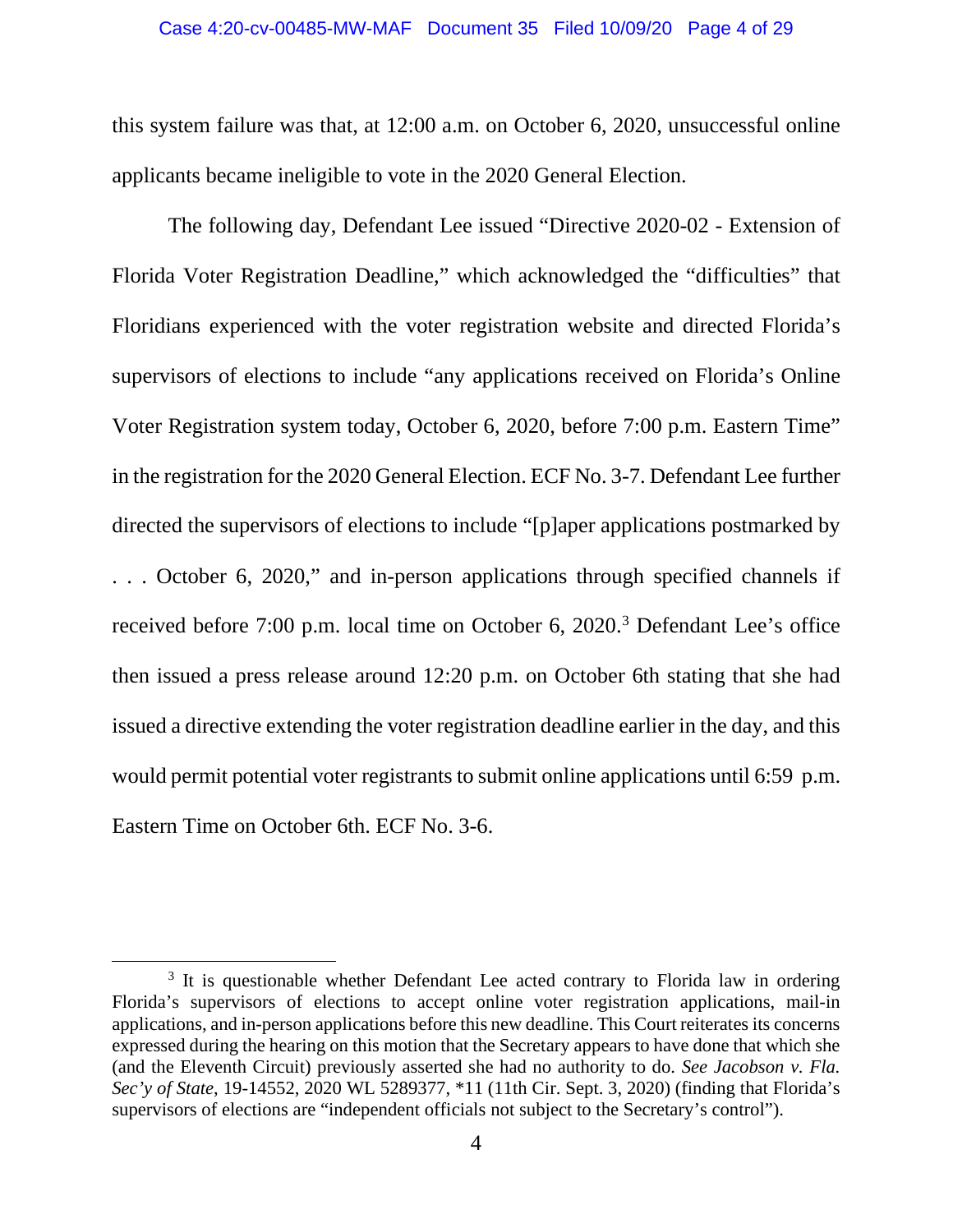Plaintiffs filed this case on October 6, 2020, seeking emergency injunctive and declaratory relief, alleging the Secretary's malfunctioning online voter registration system and failure to adequately extend the voter registration deadline pose an undue burden on the right to vote in violation of the First and Fourteenth Amendments to the Constitution. Plaintiffs seek a preliminary injunction extending the "book closing" deadline to allow applicants who were otherwise denied the ability to register on October 5th and 6th a meaningful opportunity to submit their voter registration applications and to allow Organizational Plaintiffs a reasonable amount of time to brief their staff and educate potential voters that they have an opportunity to register notwithstanding the Secretary's failures. [4](#page-4-0)

Plaintiffs include four organizations ("Organizational Plaintiffs") alleging that their missions include civic engagement activities and voter registration efforts across the state of Florida. Organizational Plaintiffs assert that the Secretary's faulty voter registration website and Defendants' failure to extend the voter registration deadline hinders their efforts, frustrates their missions to register voters, and requires that they divert resources from other activities to essentially do "damage control" to educate potential voters. Plaintiffs claim Defendants' failure to extend the voter registration deadline past 7:00 p.m. on October 6th completely disenfranchises

<span id="page-4-0"></span><sup>&</sup>lt;sup>4</sup> Plaintiffs also requested a temporary restraining order. This Court denied this initial request, finding no immediate and irreparable injury would result before Defendants could be heard in opposition. ECF No. 10.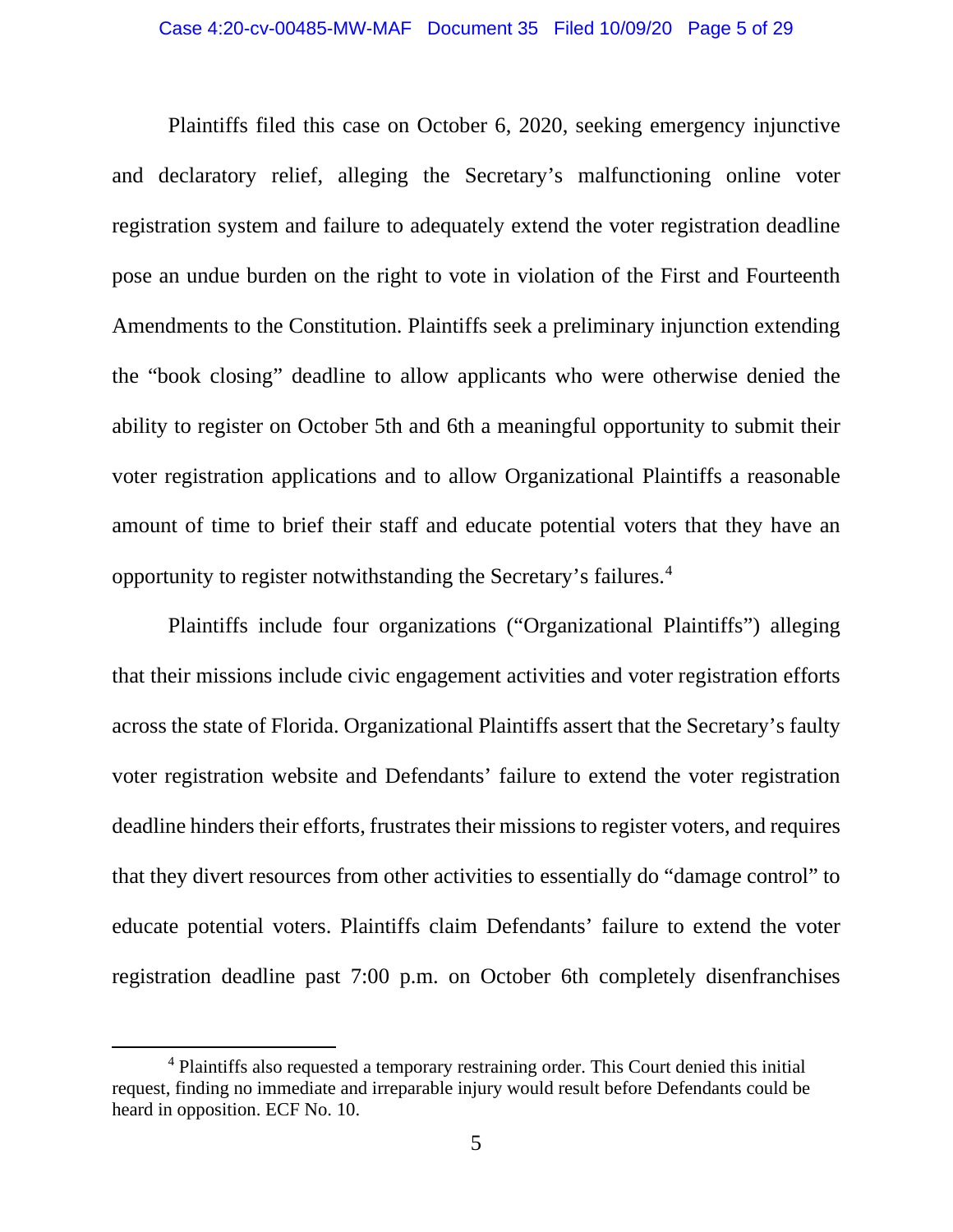thousands of Floridians and amounts to a severe burden on the right to vote due to insufficient notice of the deadline extension in conjunction with the brevity of the extension.

II

Before addressing the merits of the motion for preliminary injunction, this Court must address some threshold questions. The first is whether Defendants are the proper parties before this Court.<sup>[5](#page-5-0)</sup> The second is whether the Organizational Plaintiffs have standing.<sup>[6](#page-5-1)</sup> The third is whether the Supreme Court's decision in *Purcell* bars consideration of election law during an election cycle.

# A

This Court first addresses whether Defendant DeSantis and Defendant Lee are the proper parties to be sued in this case. It is well-established that while a state may not be sued unless it waives its sovereign immunity or that immunity is abrogated by Congress, *Kimel v. Fla. Bd. of Regents*, 528 U.S. 62 (2000), a suit alleging a constitutional violation against a state official in his or her official capacity for prospective injunctive relief is not a suit against the state and, therefore, does not

<span id="page-5-0"></span><sup>5</sup> Ordinarily, this Court addresses standing as a threshold matter before addressing whether the proper parties are before the court. However, because the Governor is not a proper party, the Court addresses this issue out of order.

<span id="page-5-1"></span> $6$  On October 7, 2020, Plaintiff Namphy entered a notice of voluntary dismissal as to his individual claims. ECF No. 26. This notice is effective without an order. ECF No. 27. Inasmuch as Plaintiff Namphy is no longer a party to this action, this order addresses only the Organizational Plaintiffs' claims.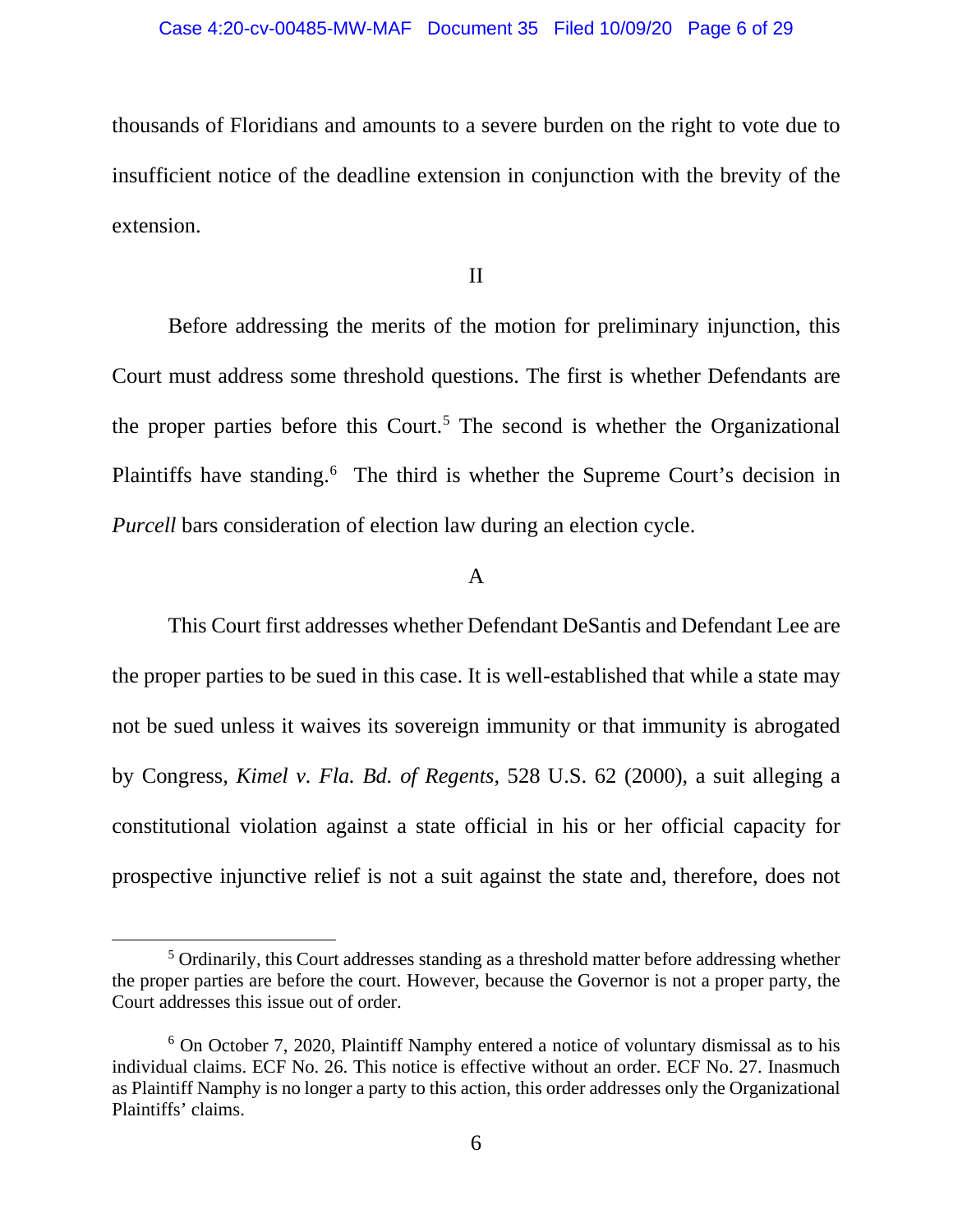violate the Eleventh Amendment, *Ex parte Young*, 209 U.S. 123, 161 (1908). That is because "[a] state official is subject to suit in his official capacity when his office imbues him with the responsibility to enforce the law or laws at issue in the suit." *Grizzle v. Kemp*, 634 F.3d 1314, 1319 (11th Cir. 2011). Furthermore, supervisory authority, in and of itself, is insufficient to render state-level Florida authorities' proper defendants. *See generally Jacobson*, 2020 WL 5289377. Instead, a state official needs to have "some connection" with the underlying claim in the lawsuit. *Id.* at \*13 ("To be a proper defendant under *Ex parte Young*—and so avoid an Eleventh Amendment bar to suit—a state official need only have "some connection" with enforcement of challenged law.") (citation omitted).

Defendants do not argue that Defendant Lee is not a proper party. However, for the sake of completeness, this Court will address the issue. Defendant Lee is undoubtedly a proper party to this lawsuit. As discussed in the causation inquiry of the standing section, Defendant Lee has more than a supervisory authority over the website at issue in this case. Indeed, Defendant Lee is required by law to "establish a secure Internet website" for the purpose of online voter registration. § 97.0525(2), Fla. Stat. As such, she has more than "some connection" with the underlying claim in this lawsuit.

But Defendant DeSantis, on the other hand, does not have more than "some connection" with the underlying claim. Plaintiffs imply that Defendant DeSantis, as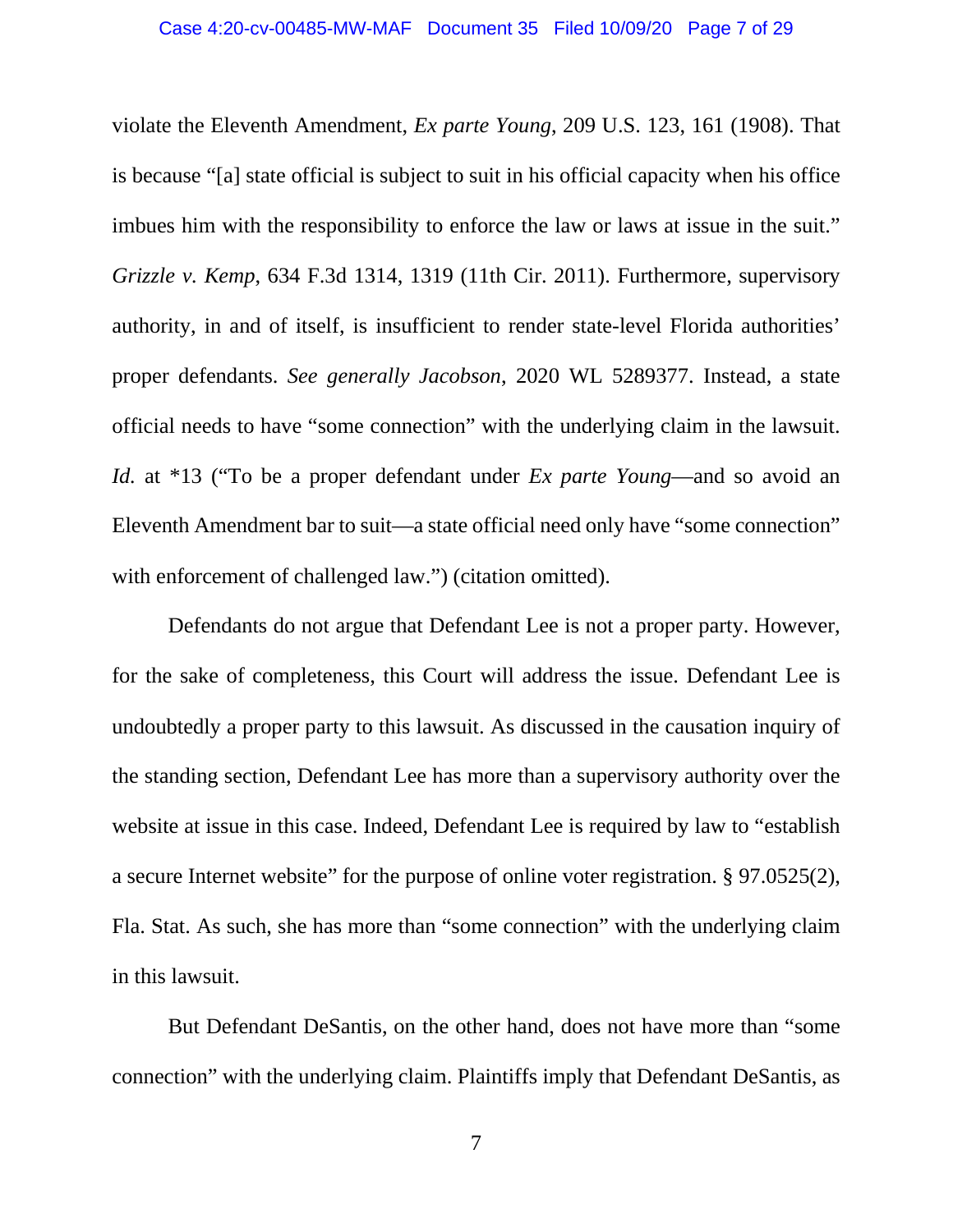Governor, had the authority to extend the voter registration deadline. ECF No. 1, at 6. But it appears that Defendant DeSantislacked the authority to extend the deadline. Florida law cloaks the Governor with general emergency management powers. § 252.36, Fla. Stat. But courts cannot use tunnel vision when construing statutes; rather, statutes must be considered as a whole. *John Hancock Mut. Life Ins. Co. v. Harris Trust & Sav. Bank*, 510 U.S. 86, 94 (1993). And in the event of an emergency or disaster, the Governor is authorized "to suspend or delay any election." § 101.733, Fla. Stat. That does not imply the Governor is authorized to extend the voter registration. In fact, it implies the opposite. *See O'Melveny & Myers v. F.D.I.C.*, 512 U.S. 79, 86 (1994) (referencing the canon "*Inclusio unius, exclusion alterius*"). Furthermore, specific statutes prevail over general ones. *D. Ginsberg & Sons v. Popkin*, 285 U.S. 204, 208 (1932). Thus, because Defendant DeSantis's office did not "connect[] him with the duty of enforc[ing]" a voter registration extension, *Ex parte Young*, 209 U.S. at 161, he does not appear to be a proper party here.

## B

Standing is a threshold matter this Court must determine before proceeding to consider the merits of Organizational Plaintiffs' claims. *E.g.*, *Via Mat Int'l S. Am. Ltd. v. United States*, 446 F.3d 1258, 1262 (11th Cir. 2006). To establish standing, a plaintiff must prove he has suffered (1) an injury in fact that (2) is fairly traceable to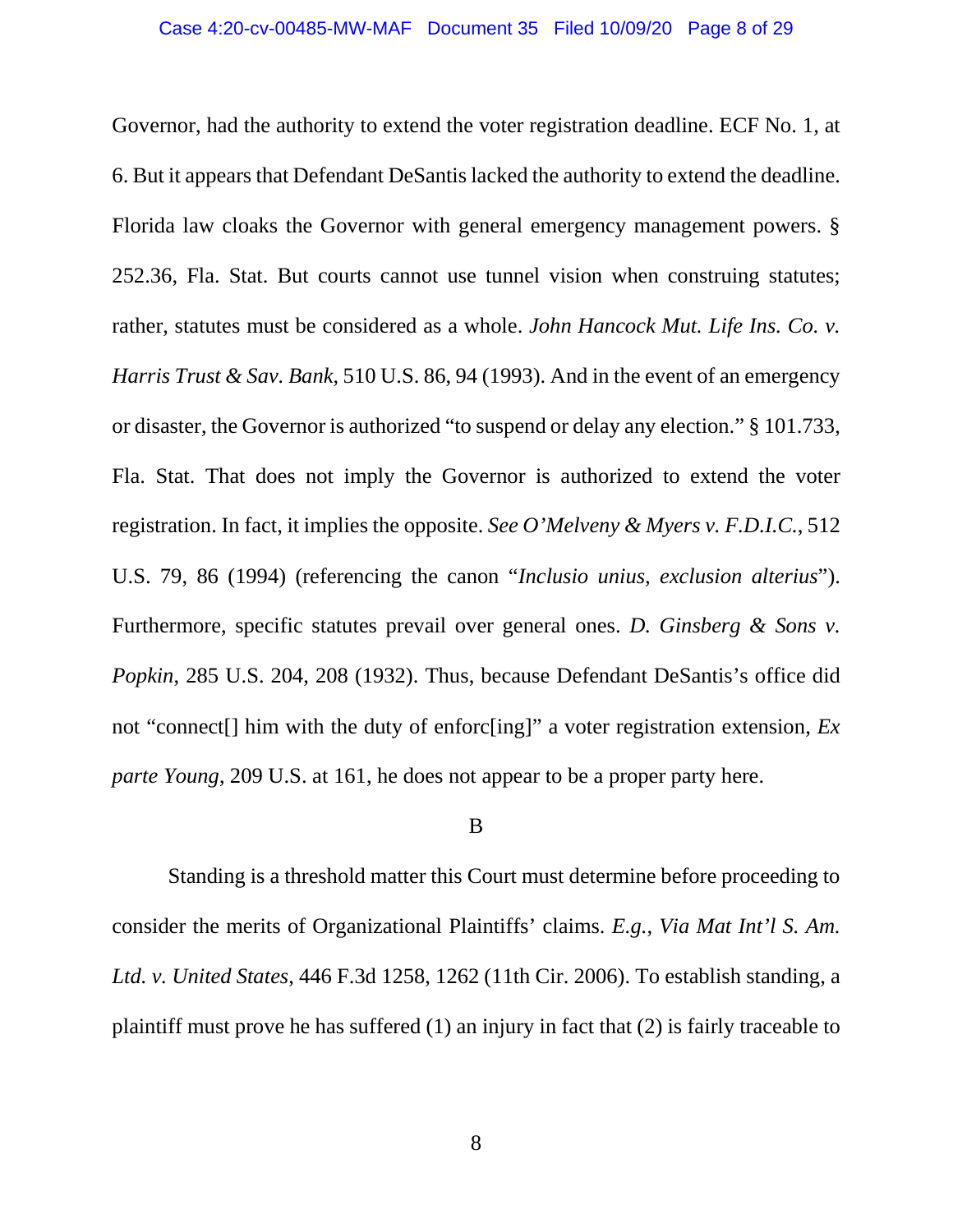the challenged action of the defendant and (3) is likely to be redressed by a favorable decision. *Lujan v. Defs. of Wildlife*, 504 U.S. 555, 560-61 (1992).

This Court first addresses whether Organizational Plaintiffs have established an injury in fact. In certain scenarios, an organization has standing to assert claims based on injuries to itself if that organization is affected in a tangible way.[7](#page-8-0) As my colleague has held before, "[a]n organization has standing to challenge conduct that impedes its ability to attract members, to raise revenues, or to fulfill its purposes." *Florida Democratic Party v. Hood*, 342 F. Supp. 2d 1073, 1079 (N.D. Fla. 2004) (citing *Havens Realty Corp. v. Coleman*, 455 U.S. 363, 379 (1982)).

In *Havens*, the Supreme Court held that HOME, a nonprofit organization, had standing to pursue claims under the Fair Housing Act based on an asserted injury to the organization itself. HOME's stated purpose "was 'to make equal opportunity in housing a reality in the Richmond Metropolitan Area,' " and its activities included operating a housing counseling service and investigating and referring complaints concerning housing discrimination. *Id*. at 368. HOME's claimed injury was that the respondent's challenged acts "frustrated . . . [HOME's] efforts to assist equal access to housing through counseling and other referral services." *Id*. at 379. HOME further

<span id="page-8-0"></span> $<sup>7</sup>$  To the extent Defendant Lee asserts Organizational Plaintiffs' only available theories for</sup> standing are associational, see Footnote 8. The cases cited in Footnote 8 suggest widespread Circuit Court agreement, including in the Eleventh Circuit, that organizations can themselves suffer injuries regardless of whether their members have standing.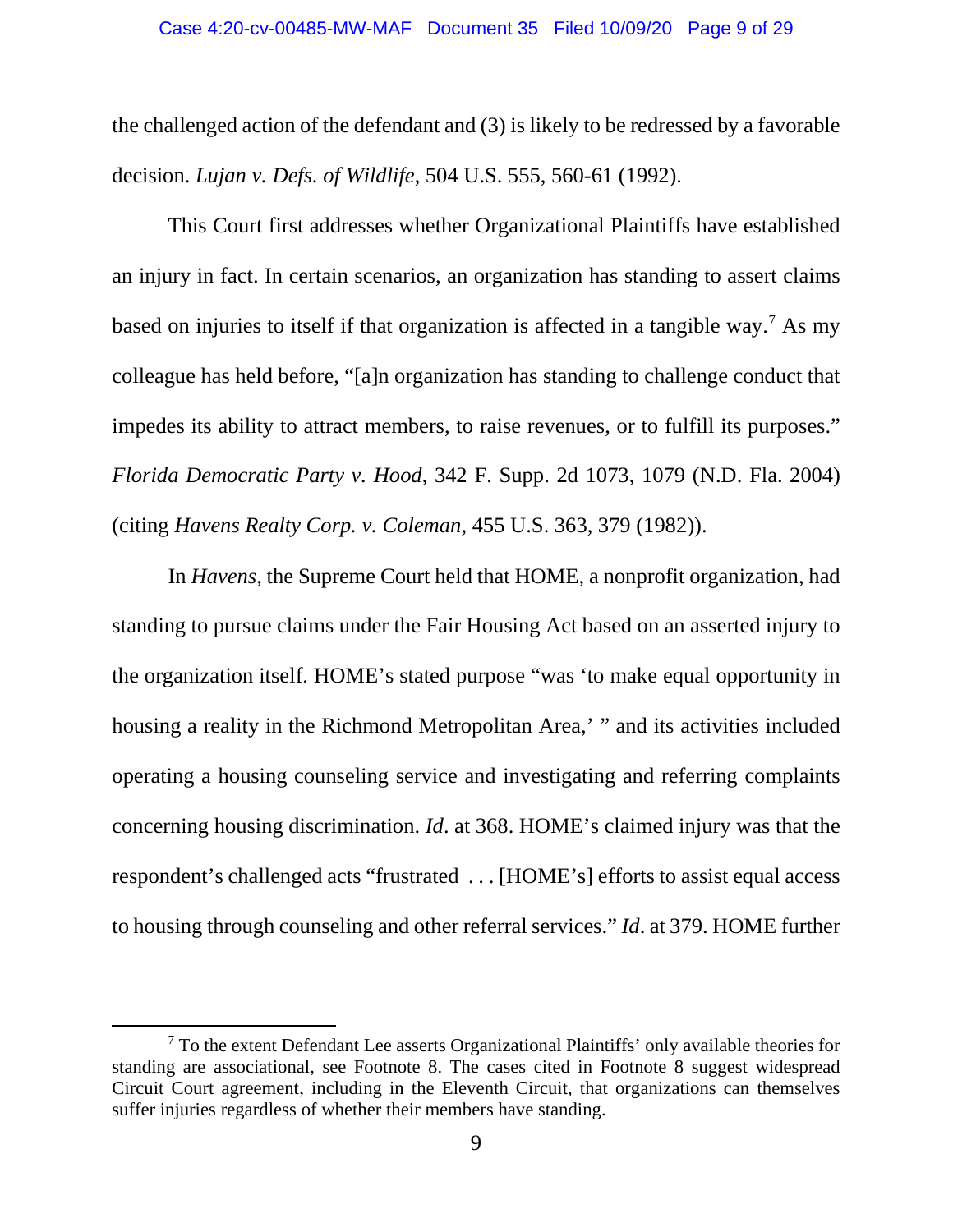### Case 4:20-cv-00485-MW-MAF Document 35 Filed 10/09/20 Page 10 of 29

alleged it "had to devote significant resources to identify and counteract the defendant's [illegal practices]." *Id*.

According to the Supreme Court, HOME's allegations more than sufficed to establish the organization's standing. *Id*. ("If, as broadly alleged, petitioners' steering practices have perceptibly impaired HOME's ability to provide counseling and referral services for low- and moderate-income homeseekers, there can be no question that the organization has suffered injury in fact."). HOME established both a "concrete and demonstrable injury to the organization's activities," and that it suffered a "consequent drain on [its] resources," constituting "far more than simply a setback to the organization's abstract social interests." *Id*. (citing *Sierra Club v. Morton*, 405 U.S. 739 (1972)).

Here, Organizational Plaintiffs have similarly established a concrete injury to their organizational activities and a consequent diversion of resources. Each provided testimony that they are a nonprofit organization with offices in Florida, ECF Nos. 26-2, at 1; 26-3, at 1; 26-6, at 1; 3-5, at 1, whose activities or missions include participating in civic engagement, voter outreach, and registering Florida voters. ECF No. 26-2, at 1 (Plaintiff Dream Defenders "conducts voter registration and voter engagement work throughout the State of Florida."), ECF No. 3-3, at 2 (Plaintiff New Florida Majority, Inc. "work[s] with . . . individual members and civic engagement organizations to assist underserved communities throughout Florida in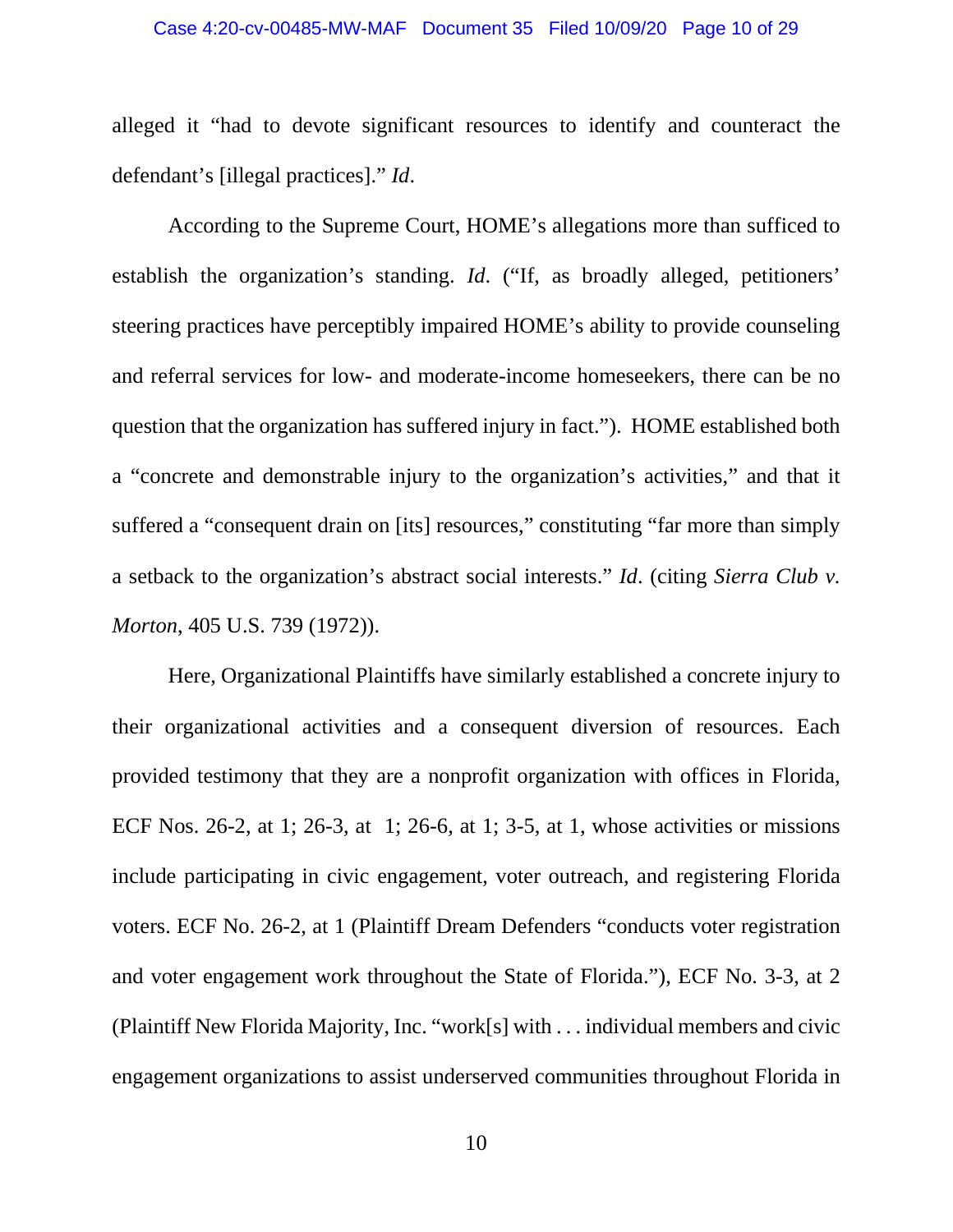voter registration, voter education, and get-out-the-vote efforts."), ECF No. 26-6, at 1 (Plaintiff "Organize Florida normally hosts a large-scale voter registration program throughout the State of Florida."), ECF No. 3-5, at 1 ("Since 2019," Plaintiff Florida Immigrant Coalition has spent "nearly two million dollars . . . [on] registering new voters").

Each provided testimony that due to the COVID-19 pandemic, they have reoriented their voter registration activities to online formats. ECF Nos. 26-2, at 1; 26-6, at 1; 3-5, at 1; 3-3, at 2. In doing so, they have come to heavily rely on the Secretary's voter registration website to assist potential voters in submitting registration applications. *See, e.g.*, ECF No. 3-5, at 1 (Plaintiff Florida Immigrant Coalition "ha[s] been primarily dependent on the state's online voter registration website (OVR) to register new voters since the spring of 2020.").

Like the organization in *Havens*, each Organizational Plaintiff here provided evidence that the actions at issue frustrated their organizational missions. More specifically, Organizational Plaintiffs assert the Secretary's failure to maintain a working voter registration website on the evening of October 5, 2020, and the Secretary's actions on October 6, 2020—providing allegedly inadequate notice of a brief deadline extension—has effectively frustrated their efforts to register Florida voters. Organizational Plaintiffs further assert these failures necessitated the diversion of resources from their voter registration and get-out-the-vote efforts to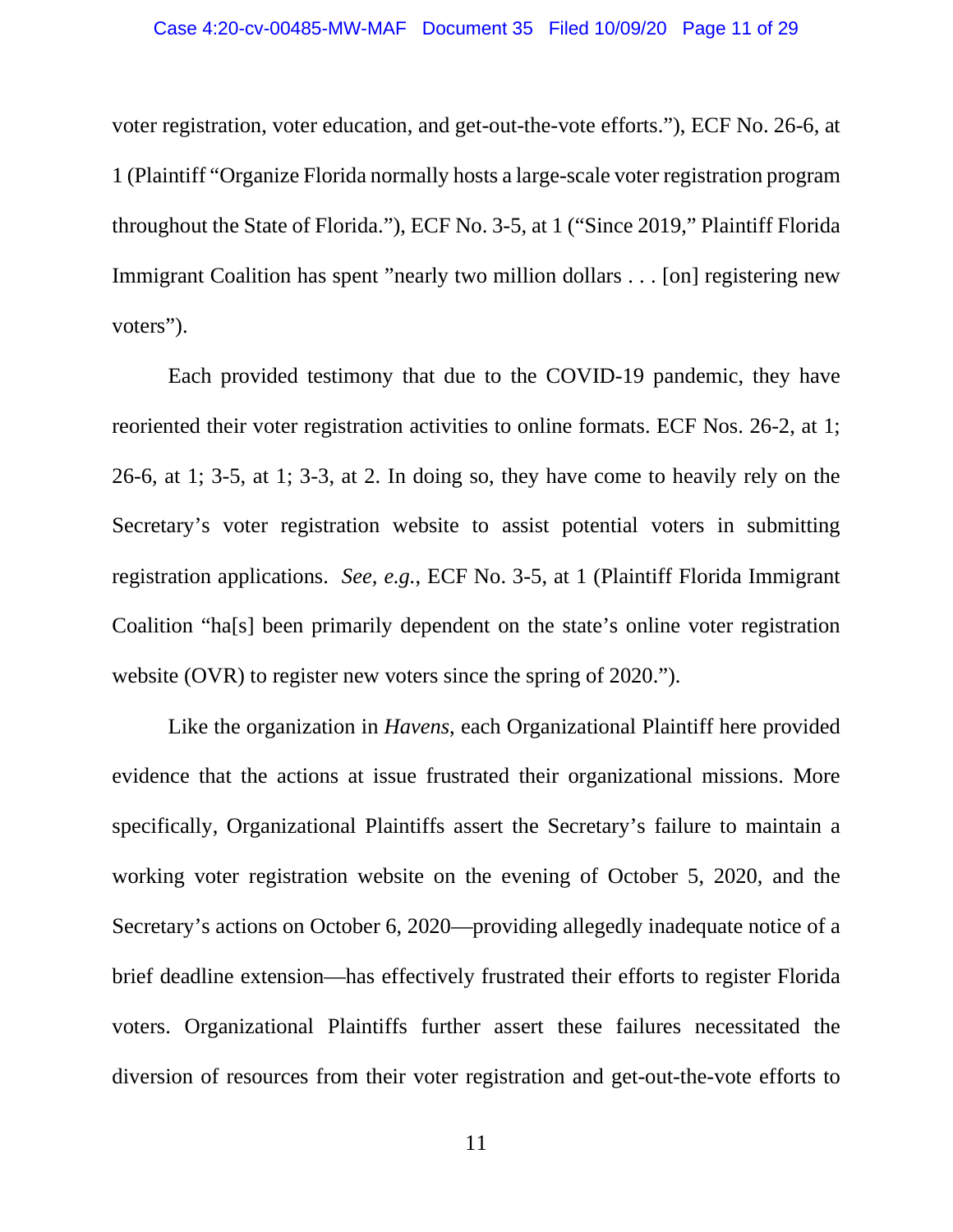both troubleshooting the website crash to the extent it was possible, and to scrambling to assemble voter registration education and assistance during the Secretary's brief extension on October 6th. ECF Nos. 3-5, at 2 (Florida Immigrant Coalition's affidavit of Maria Rodriguez describing disruption of planned phone bank events and diversion of staff time to troubleshoot the website crash), 26-2, at 2 (Plaintiff Dream Defenders' affidavit of Nailah Summers describing disruption of planned phone bank events, diversion of staff time, and efforts on October 6, 2020, to reach voters, coordinate with other organizations, and manage a "rapidly evolving situation"), 26-3, at 1 (Plaintiff New Florida Majority Education Fund's affidavit of Teresa Pagan describing disruption of follow-up activities due to October 5th crash, diversion of resources from follow-up activities to troubleshoot the website crash and contacting local and national partners and election officials, and efforts to get canvassing effort up and running on October 6th after being "caught off guard" by the state's deadline extension), 26-6, at 2 (Plaintiff Organize Florida's affidavit of Stephanie Porta describing diversion of resources from staffing vote-by-mail work to notification regarding the October 6th deadline extension and added cost of \$1,900 to pay canvassers for extra work hours).

Clearly, the website crash and next-day scramble to organize and effectively reach out to potential voters frustrated each organization's mission to register voters. Based on the above-cited affidavits, Organizational Plaintiffs have established a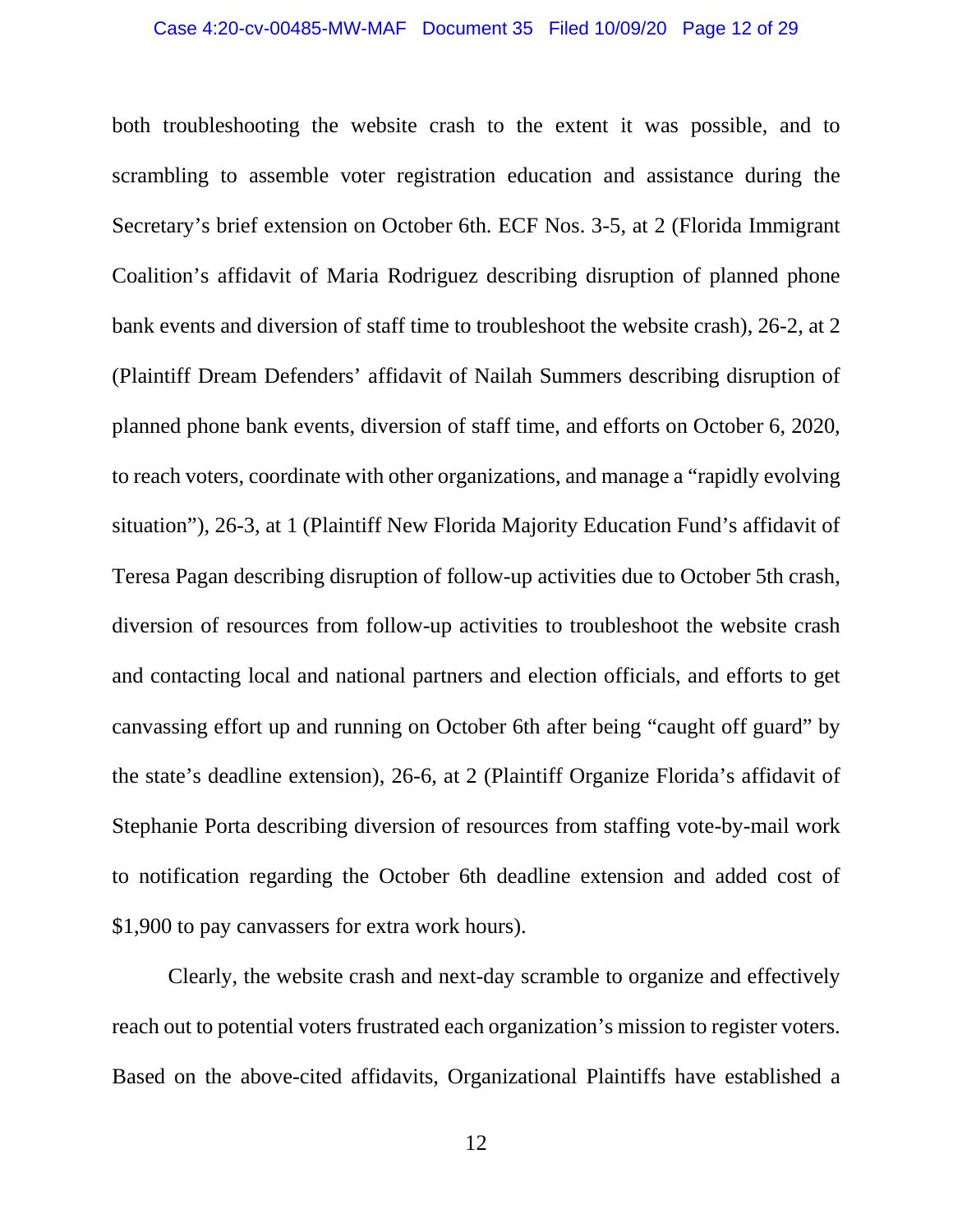#### Case 4:20-cv-00485-MW-MAF Document 35 Filed 10/09/20 Page 13 of 29

concrete injury to their organizations' activities—the frustration of their organizational missions to register voters and the consequent diversion of resources from their pre-planned operations to essentially conducting damage control in voter outreach, assistance, and online registration on October 5th and 6th.[8](#page-12-0)

The next issue is whether the Organizational Plaintiffs' injury is fairly traceable to the challenged acts, including (1) the failure to maintain a functional voter registration website, and (2) the brief extension of the "book closing" deadline to October 6, 2020, at 7:00 p.m. Eastern Time. The frustration of the Organizational Plaintiffs' missions to register voters and the diversion of the organizations' resources are fairly traceable to the challenged acts. Defendant Lee's Division of Elections is required by law to "establish a secure Internet website," for the purpose of online voter registration. § 97.0525(2), Fla. Stat. But Defendant Lee failed to

<span id="page-12-0"></span><sup>8</sup> Several courts have reached the same conclusion in similar assessments. *See Common Cause Ind. v. Lawson*, 937 F. 3d 944, 952-53 (7th Cir. 2019) ("Our sister circuits have upheld the standing of voter-advocacy organizations that challenged election laws based on similar drains on their resources. Like us, they have found that the organizations demonstrated the necessary injury in fact in the form of unwanted demands on their resources.") (citing cases from the Fifth, Sixth, Ninth, and Eleventh Circuits). *See also OCA-Greater Houston v. Texas*, 867 F. 3d 604, 612 (5th Cir. 2017) (upholding organizational standing for non-profit based on injury—albeit "not large" one—resulting from extra time spent educating voters about a new voting law instead of organization's normal "get out the vote" activities with membership); *Nat'l Council of La Raza v. Cegavske*, 800 F. 3d 1032, 1040-41 (9th Cir. 2015) ("Resources Plaintiffs put toward registering someone who would likely have been registered by the State had it complied with the NVRA, are resources they would have spent on some other aspect of their organizational purpose—such as registering voters the NVRA's provisions do not reach, increasing their voter education efforts, or any other activity that advances their goals. Contrary to the district judge's view, Plaintiffs have not alleged that they are simply going about their 'business as usual,' unaffected by the State's conduct.").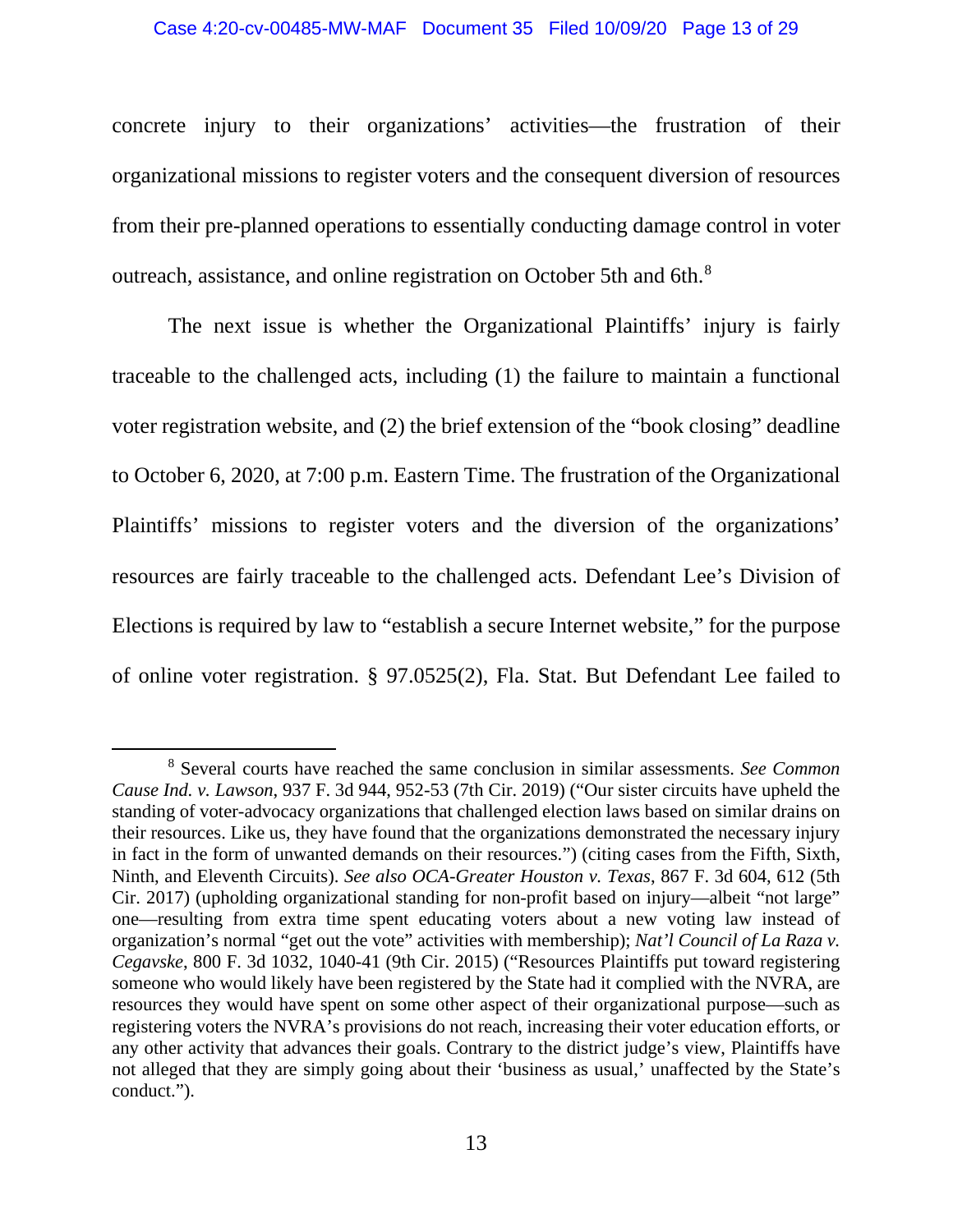provide this website over the course of several hours on the original "book closing" deadline, preventing untold numbers of potential voters from submitting their online applications. Moreover, Defendant Lee unilaterally extended the "book closing" deadline, but in doing so, provided little notice of the extension in the middle of a work day with less than 7 hours remaining before the new deadline.<sup>[9](#page-13-0)</sup> If not for these actions on the part of Defendant Lee, Organizational Plaintiffs would not have had to divert their resources to investigate the website crash or conduct additional outreach and voter registration assistance in lieu of other pre-planned activities, including commencing get-out-the-vote outreach on October 6th.

Finally, Plaintiffs have shown that Defendant Lee has the power to redress the above-described injuries, and that this Court can fashion an injunction that would redress the same injuries; namely, a court order extending the "book closing" deadline *with adequate notice*, as this provides Organizational Plaintiffs a fair opportunity to contact registrants who were denied the chance to register on October 5th and 6th through no fault of their own.<sup>10</sup> Moreover, the Secretary clearly can

<span id="page-13-0"></span><sup>9</sup> For purposes of this Court's standing analysis, this case is distinguishable from *Jacobson*, because the alleged organizational injuries are directly traceable to the Secretary's actions.

<span id="page-13-1"></span><sup>10</sup> Again, *Jacobson*, is distinguishable from this case. While the Secretary may not have the authority to issue an enforceable order to Florida's supervisors of elections if they fail to perform their duties, the Secretary took it upon herself to change the "book closing" deadline. The duties of Florida's supervisors of elections remain unchanged in this case, regardless of when this "book closing" deadline occurs. *See* § 97.053(7), Florida Statutes ("All voter registration applications received by a voter registration official shall be entered into the statewide voter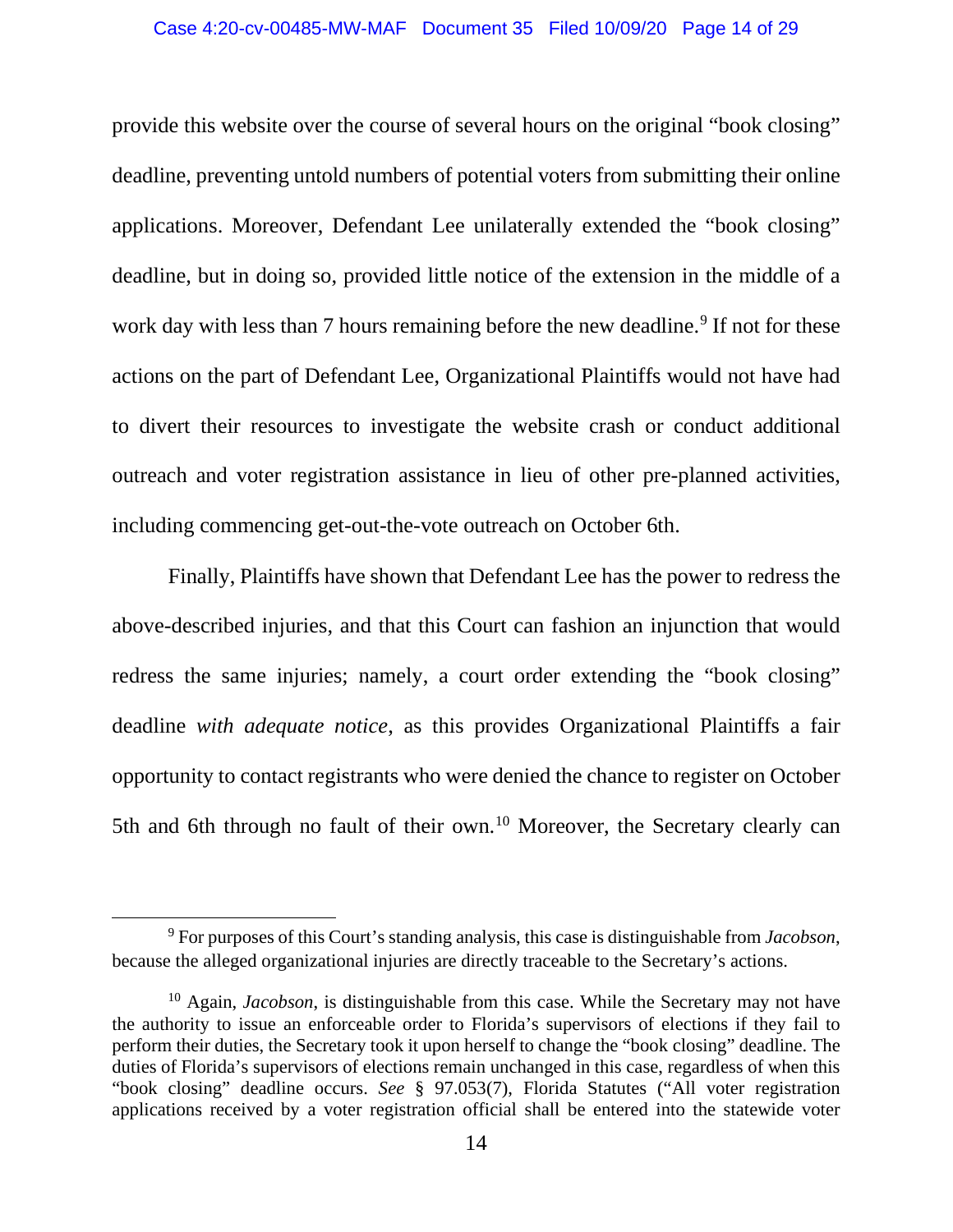redress Plaintiffs' injuries as she is responsible for maintaining the voter registration website, and has already extended the "book closing" deadline. Accordingly, the Organizational Plaintiffs have standing to assert their claims.

C

Finally, with respect to threshold matters, it has been suggested to this Court that recent election related cases from the Supreme Court dictate that *Purcell* bars consideration of election law during an election cycle. It is true, as the Eleventh Circuit has aptly pointed out, that there has been a trend in recent Supreme Court decisions that suggests that district courts should allow "the States to run their own elections." *New Ga. Project v. Raffensperger*, No. 20-13360-D, 2020 WL 5877588, at \*3 (11th Cir. Oct. 2, 2020). However, this Court is unaware of any judicial canon suggesting that a trend or a "mantra" creates a precedent or a legal principal, or *sub silentio* overturns a binding precedent. Instead, a well-known principal is that each case is unique. The facts that transpired in cases where the Supreme Court stayed the district court's orders are separate and apart from the facts that transpired in this case. Merely because the recent trend in cases from the Supreme Court suggests that the lower courts should allow "the States to run their own elections" does not absolve this Court of analyzing the particular facts surrounding the case in front of it. In plain

registration system within 13 days after receipt. Once entered, the application shall be immediately forwarded to the appropriate supervisor of elections.").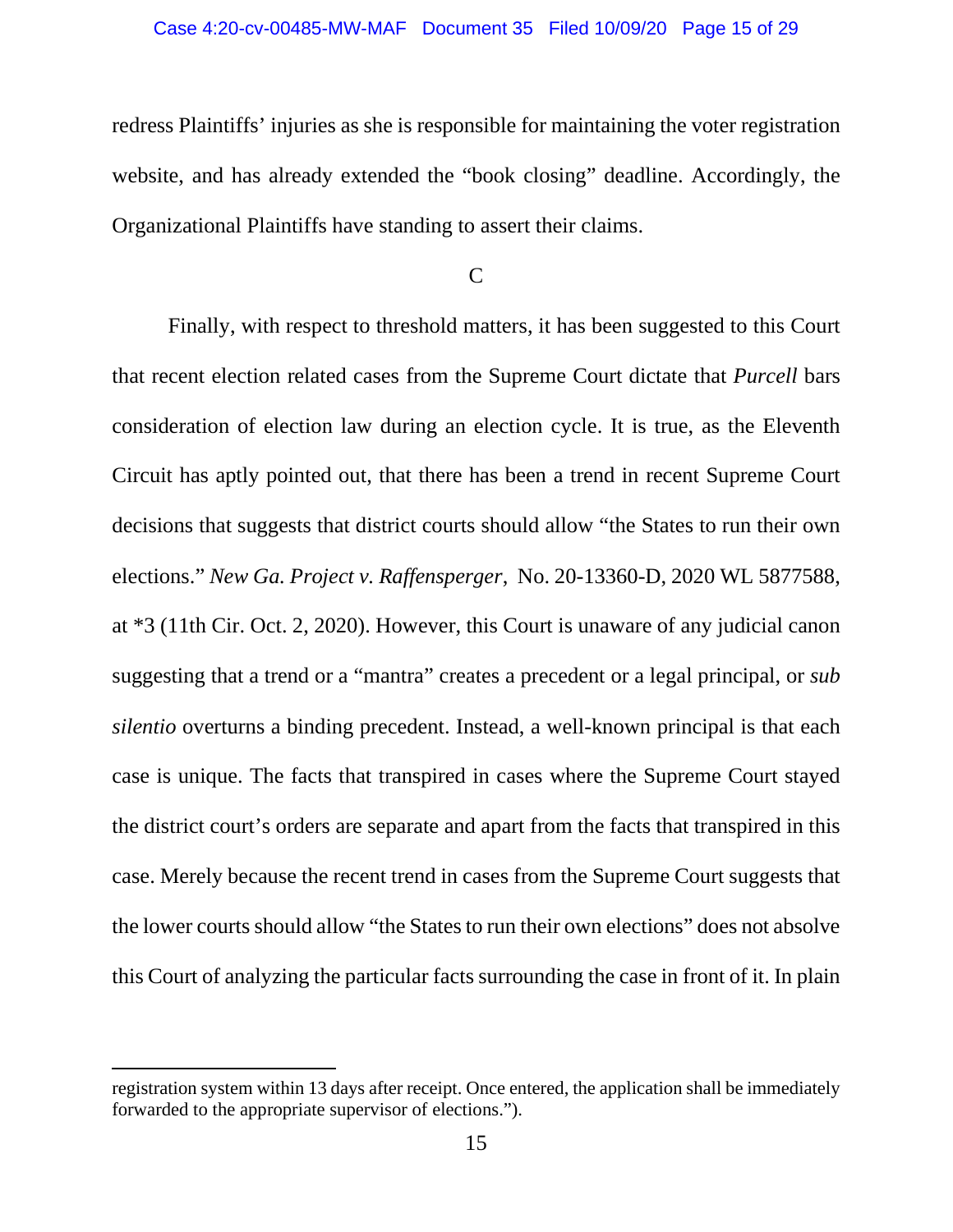words, this Court gives no weight to the recent trend in election related cases; instead, it focuses on the particular facts of this case in light of *Purcell*.

At the outset, it bears noting that *Purcell* did not create a per se rule prohibiting against enjoining unconstitutional voting laws or procedures on the eve of the election. That is to say, *"Purcell* is not a magic wand that defendants can waive to make any unconstitutional election restriction disappear so long as an impending election exists." *People First of Ala. v. Sec'y of State for Ala.*, 815 F. App'x 505, 514 (11th Cir. 2020) (Rosenbaum, J. & Pryor, J., concurring); *see also Veasey v. Perry*, — U.S. — , 135 S. Ct. 9, 10 (2014) (Ginsburg, J., dissenting) (*"Purcell* held only that courts must take careful account of considerations specific to election cases, not that election cases are exempt from traditional stay standards."). Rather, *Purcell* requires this Court to take into account critical considerations such as voter confusion that may result from a judicial order. *Purcell v. Gonzalez*, 549 U.S. 1, 4- 5 (2006) ("Court orders affecting elections, especially conflicting orders, can themselves result in voter confusion and consequent incentive to remain away from the polls."). "As an election draws closer," the risk of voter confusion will increase. *Id.* at 5. Therefore, as an election draws closer, the concerns highlighted by the Court in *Purcell* only get weightier.

This Court is aware that the election is less than a month away. As such, this Court gives great weight to the concerns highlighted in *Purcell*. In analyzing the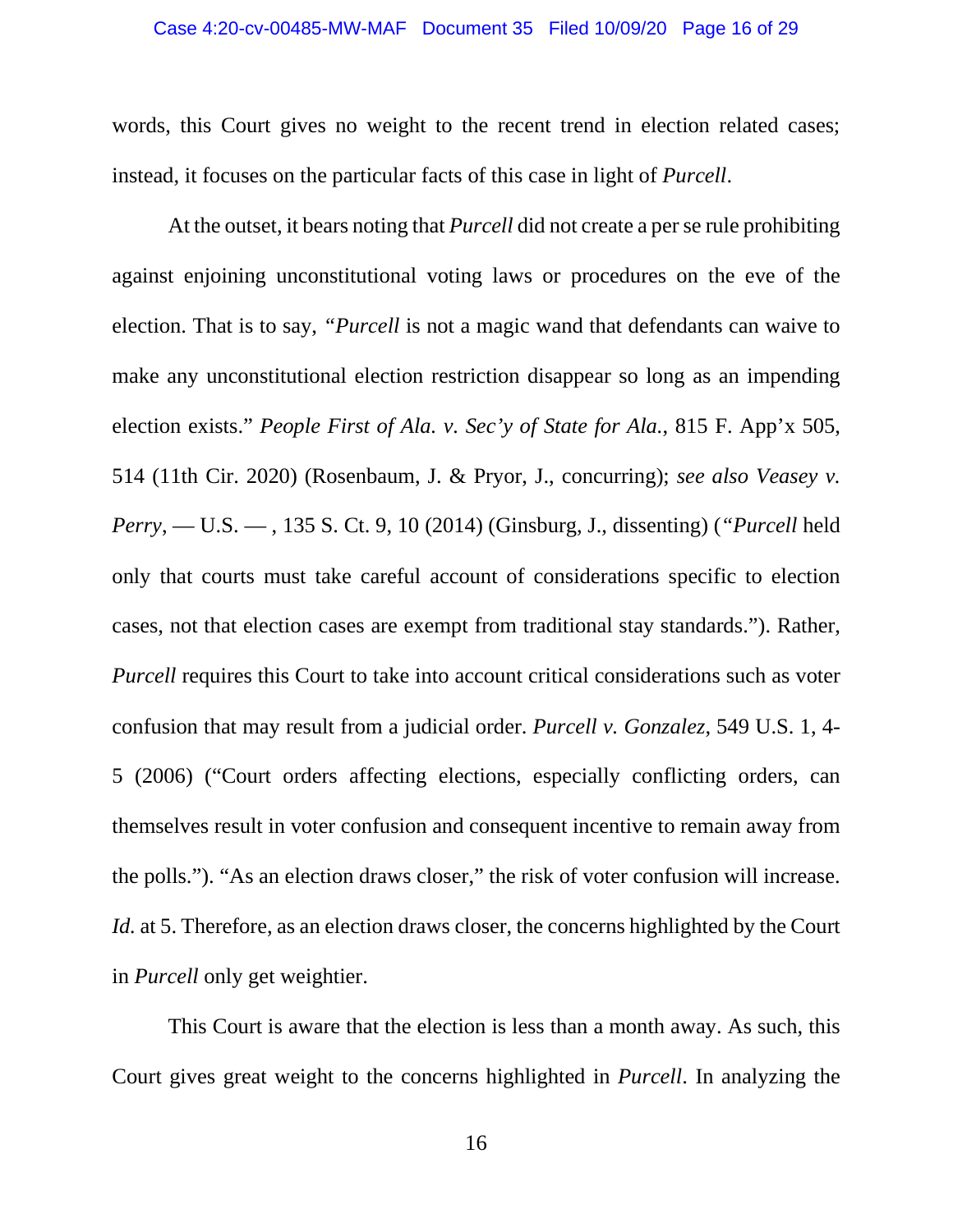injunction factors and applying the *Anderson-Burdick* balancing test, this Court keeps in mind the Supreme Court's admonition articulated in *Purcell*.

## III

Under Rule 65 of the Federal Rules of Civil Procedure, a district court may grant a preliminary injunction "only if the moving party shows that: (1) it has a substantial likelihood of success on the merits; (2) irreparable injury will be suffered unless the injunction issues; (3) the threatened injury to the movant outweighs whatever damage the proposed injunction may cause the opposing party; and (4) if issued, the injunction would not be adverse to the public interest." *Siegel v. LePore*, 234 F.3d 1163, 1176 (11th Cir. 2000) (en banc). Although a "preliminary injunction is an extraordinary and drastic remedy," it nonetheless should be granted if "the movant 'clearly carries the burden of persuasion' as to the four prerequisites." *United States v. Jefferson Cty.*, 720 F.2d 1511, 1519 (11th Cir. 1983) (quoting *Canal Auth. v. Callaway*, 489 F.2d 567, 573 (11th Cir. 1974)). None of these elements, however, is controlling; rather, this Court must consider the elements jointly, and a strong showing of one element may compensate for a weaker showing of another. *See Fla. Med. Ass'n, Inc. v. U.S. Dep't of Health, Educ., & Welfare*, 601 F.2d 199, 203 n.2 (5th Cir. 1979).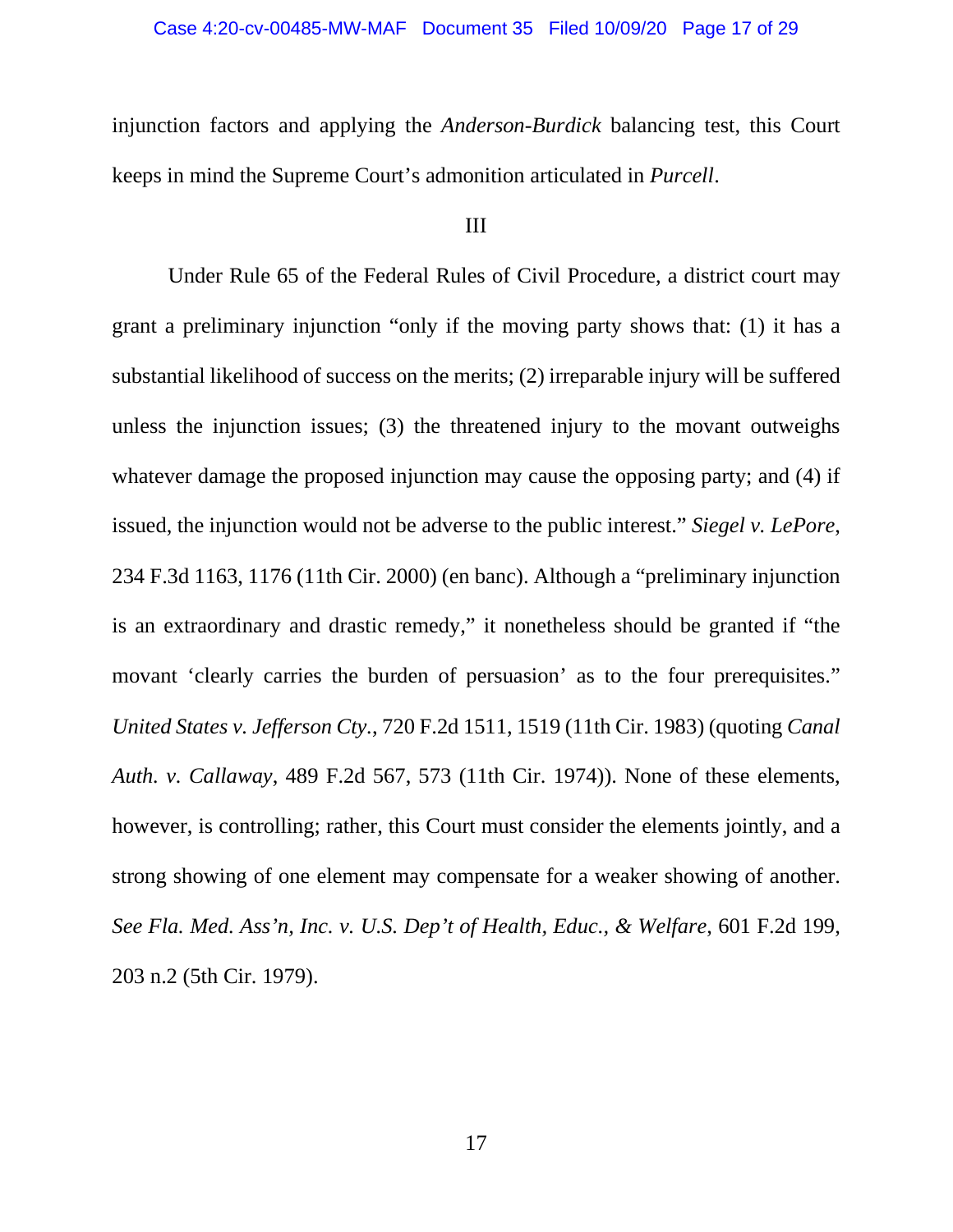A

This Court will first address whether Plaintiffs have shown a likelihood of success on the merits. To address this factor, this Court must apply the familiar *Anderson-Burdick* framework. *See Democratic Executive Comm. of Fla. v. Lee*, 915 F.3d 1312, 1318 (11th Cir. 2019).

As a threshold matter, states retain the power to regulate their own elections. *Burdick v. Takushi*, 504 U.S. 428, 433 (citation omitted). And this power includes the right to create laws that will impose some burden on the right to vote. *Id.* But the right to vote is precious and foundational for every other right. *Wesberry v. Sanders*, 376 U.S. 1, 17 (1964). When a court is faced with a challenge to an election law, the court must first determine what standard applies. For example, rational basis review applies when a plaintiff alleges only that a state treated him or her differently than similarly situated voters without a corresponding burden on the fundamental right to vote. *Obama for Am. v. Husted*, 697 F.3d 423, 429 (6th Cir. 2012) (citing *McDonald v. Bd. of Election Comm'rs*, 394 U.S. 802, 807-09 (1969)). On the other hand, strict scrutiny applies when a state severely burdens the fundamental right to vote. *Id.* (citing *Burdick*, 504 U.S. at 428). Examples of laws triggering strict scrutiny include laws that impose a poll tax, a property ownership requirement, or a law that violates the "one person one vote" principal. *Lemons v. Bradbury*, 538 F.3d 1098, 1103-04 (9th Cir. 2008).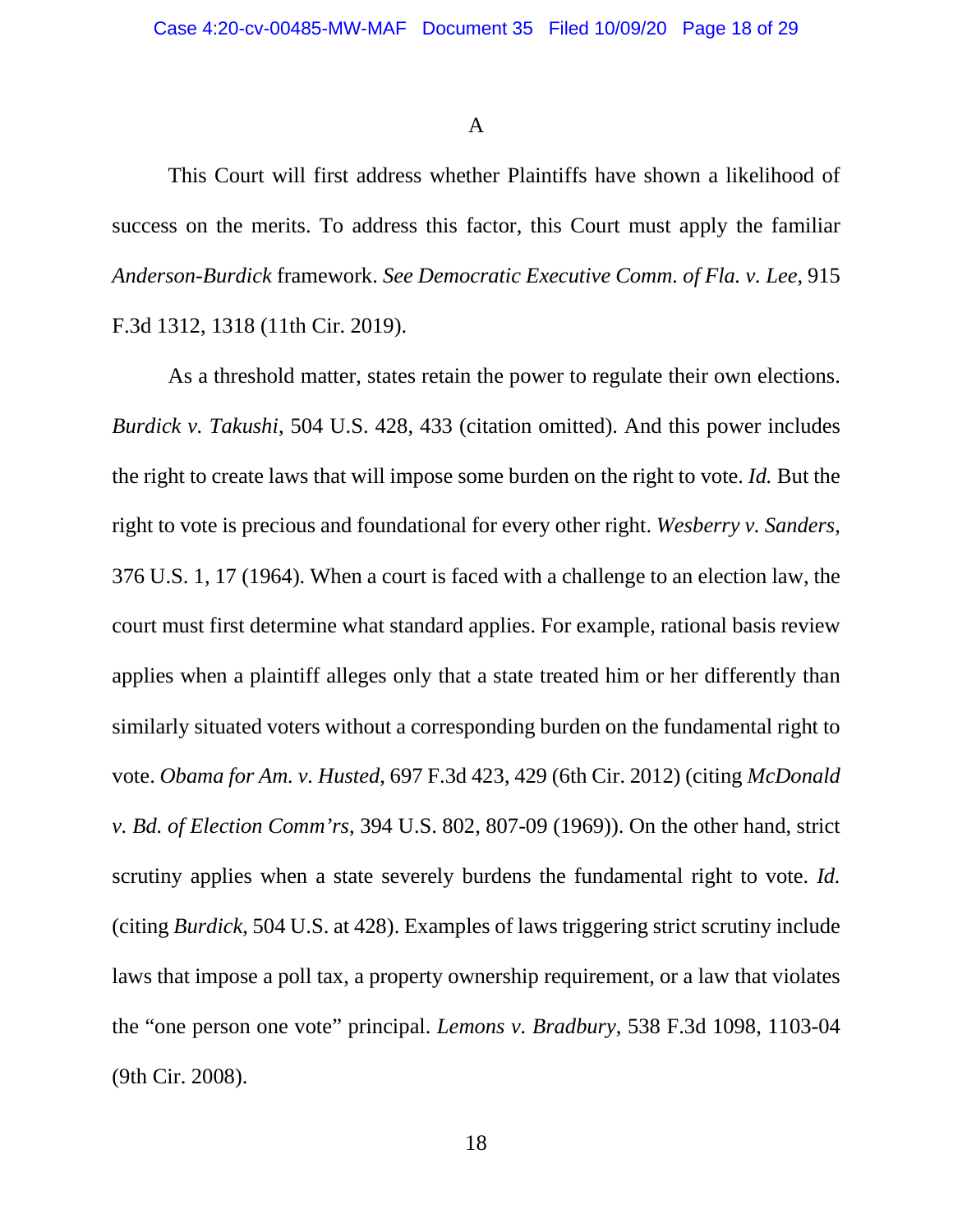Most cases involving election laws, however, fall in between these two standards. Because this is such a case, the more flexible *Anderson-Burdick* standard applies. Under *Anderson-Burdick*, a court considering a challenge to a state election law "must weigh 'the character and magnitude of the asserted injury to the rights protected by the First and Fourteenth Amendments that the plaintiff seeks to vindicate' against 'the precise interests put forward by the State as justifications for the burden imposed by its rule,' taking into consideration 'the extent to which those interests make it necessary to burden the plaintiff's rights.' " *Burdick*, 504 U.S. at 434 (citing *Anderson v. Celebrezze*, 460 U.S. 780, 789 (1983)). Under this standard, "[t]he more a challenged law burdens the right to vote, the stricter the scrutiny" that this Court must apply. *See Lee*, 915 F.3d at 1318. When an election law imposes only reasonable, nondiscriminatory restrictions upon the constitutional rights of voters, the state's important regulatory interests are generally sufficient to justify the restrictions. *Burdick*, 504 U.S. at 434. But, "[h]owever slight the burden may appear . . . it must be justified by relevant and legitimate state interests sufficiently weighty to justify the limitations." *Common Cause/Ga. v. Billups*, 554 F.3d 1340, 1352 (11th Cir. 2009). This is not a litmus test, rather the court must balance these factors and make hard judgments. *Crawford v. Marion Cty. Election Bd.*, 553 U.S. 181, 190 (2008). Finally, "*Anderson/Burdick* balancing . . . should not be divorced from reality, and [] both the burden and legitimate regulatory interest should be evaluated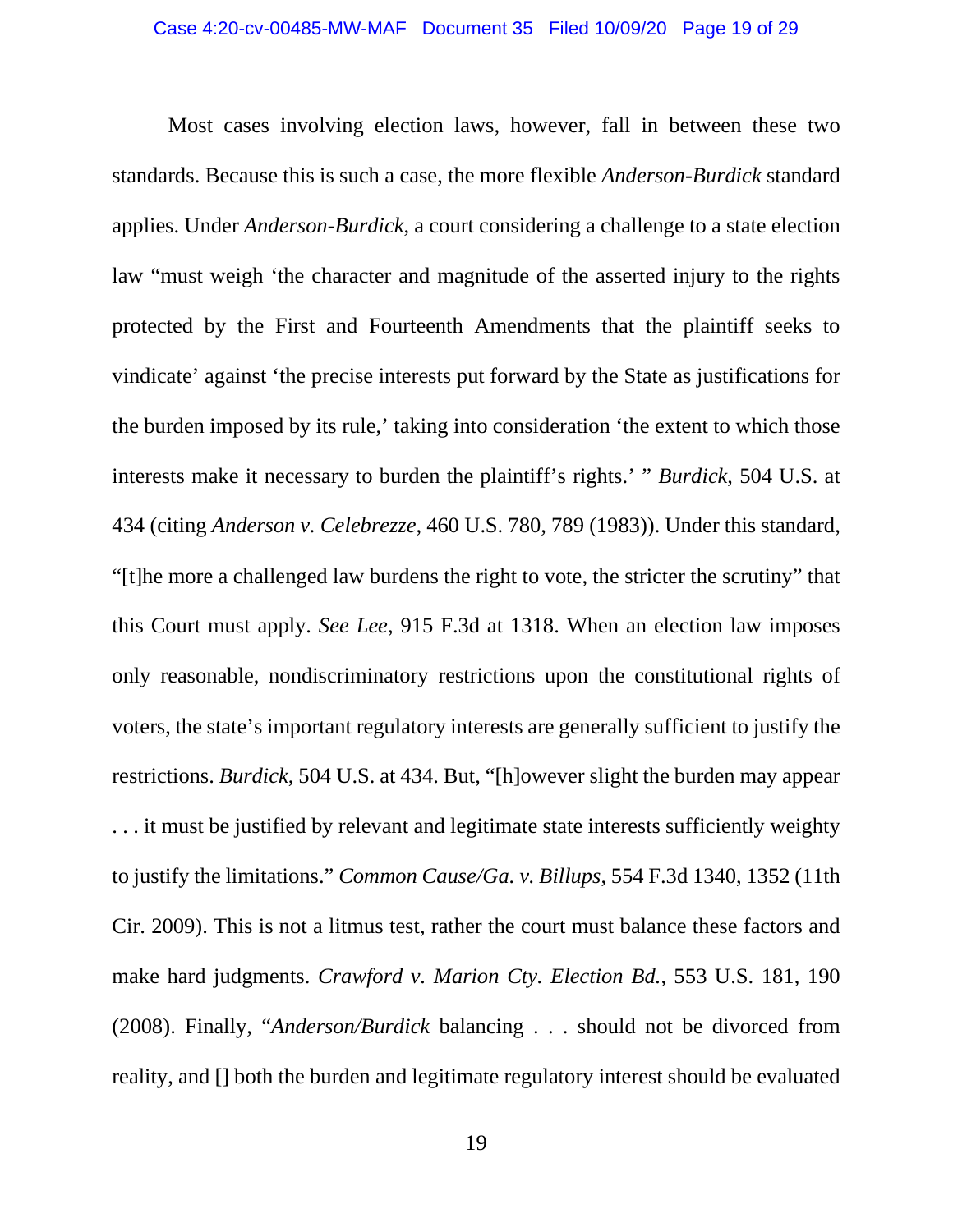in context." *Obama for Am.*, 697 F.3d at 441 (White, J., concurring); *see also Swanson v. Worley*, 490 F.3d 894, 909 (11th Cir. 2007). Having identified the applicable standard, this Court now turns to its application, which consists of three steps—identifying the injury, identifying the state's justifications, and weighing the two against each other. *See Lee*, 915 F.3d 1312, 1319-26.

*First*, this Court identifies the asserted injury. Here, the injury is layered. Organizational Plaintiffs' injury is inextricably intertwined with the injury potential voters suffered as a result of the website crash and limited "book closing" extension. This is because Organizational Plaintiffs' stated missions include registering Florida voters. This aspect of their mission was thwarted on October 5th and 6th when the Secretary's website malfunctioned, in effect limiting their ability to register voters online and diverting their resources from other activities. Accordingly, this Court applies the *Anderson-Burdick* balancing test to Plaintiffs' claims because their injury flows directly from potential voters' injury.

The injury to potential voters is twofold. One, because Florida's online registration system failed, potential voters—through no fault of their own—could not submit online voter registration applications before the October 5, 2020 deadline. Two, the public was not notified of Defendant Lee's Directive 2020-02 until after 12:00 p.m. Eastern Time on the same day as the 7:00 p.m. Eastern Time deadline. So, some potential voters could not take advantage of Defendant Lee's October 6th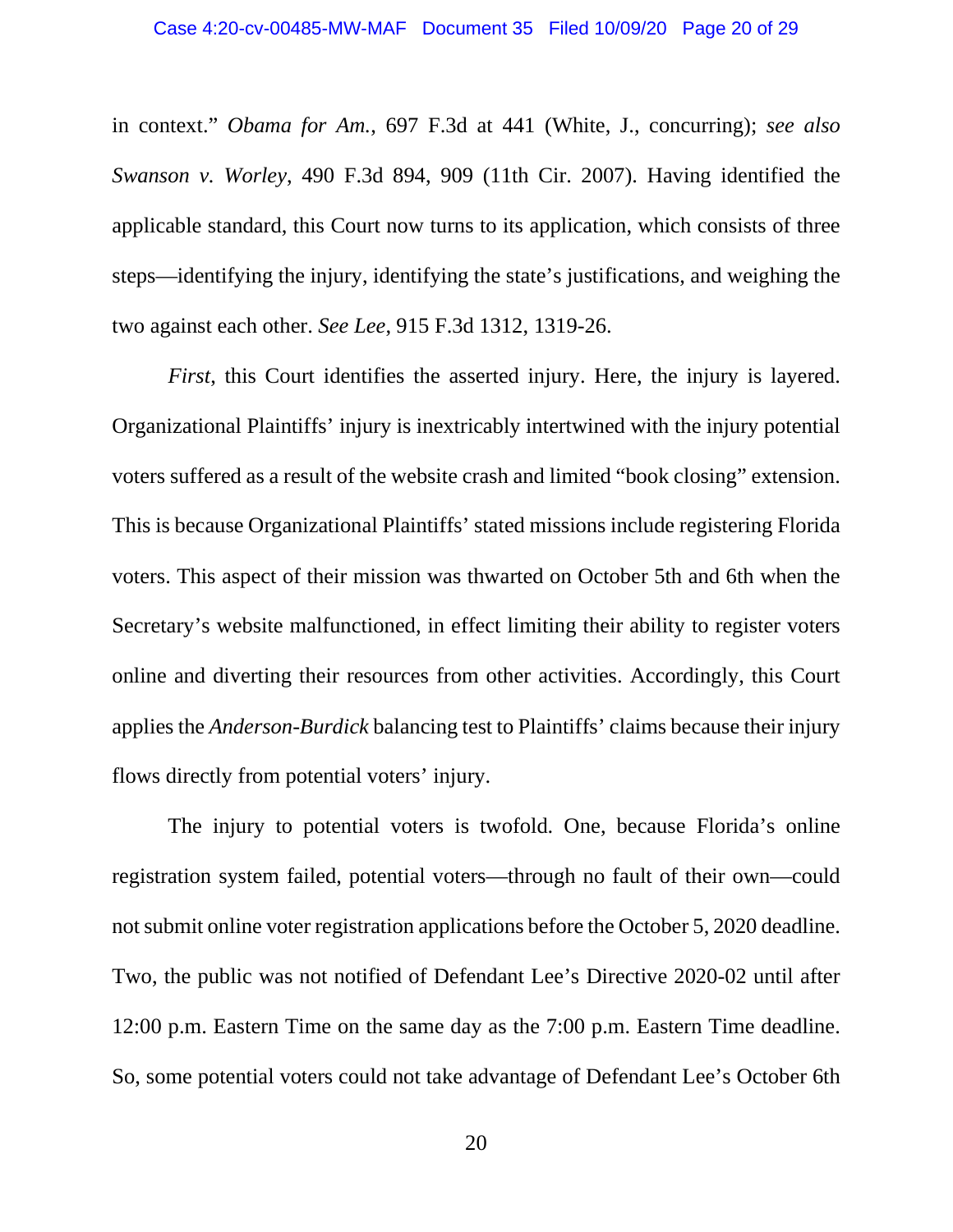#### Case 4:20-cv-00485-MW-MAF Document 35 Filed 10/09/20 Page 21 of 29

extension, not only because they lacked notice, but also because the extension was largely limited to working hours. *See* ECF Nos. 26-1, 26-4, 26-8. Still, the burden here is not a total deprivation of the right to vote, but a limitation on the period in which potential voters can register. Indeed, during the time the website was down, Floridians could still register through other avenues—including in person and by mail. $^{11}$  $^{11}$  $^{11}$ 

This case would be much different if the question before this Court solely dealt with the October 5th crash; if Defendant Lee had not extended the deadline, granting a preliminary injunction would give this Court little pause. But that is not what happened. Defendant Lee did extend the deadline by several hours. ECF No. 22-7. Plus, Defendant Lee directed Florida's supervisors of elections to accept paper applications postmarked by October 6th, as well as in person applications completed before 7:00 p.m. *Id.* The burden on the right to vote was unquestionably mitigated by the directive. Indeed, according to Scott Maynor, the Deputy Chief Information Officer overseeing the online voter registration system, approximately 50,000 Floridians were able to submit online applications during the extension. ECF No. 23-5, at  $3^{12}$  $3^{12}$  $3^{12}$ 

<span id="page-20-0"></span> $11$  Nonetheless, this Court is still troubled by the limited nature of these mitigating factors based on the fact that the website shut down close to and after normal working hours, and one would not expect post offices or local elections offices to be open late.

<span id="page-20-1"></span> $12$  This Court requested Defendant Lee to provide an hourly breakdown of online voter registration numbers; however, Defendant Lee belatedly filed the requested information after the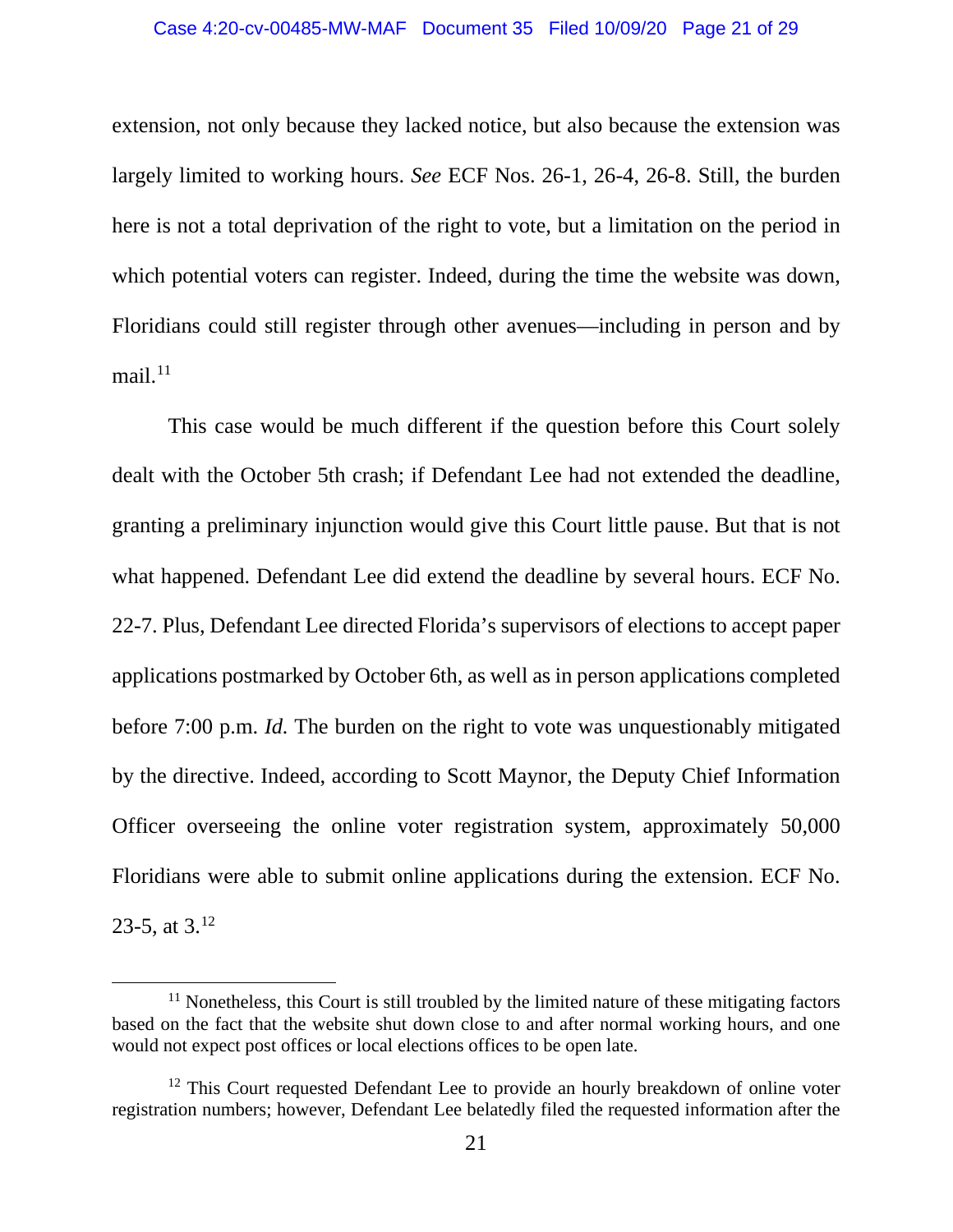The question, taking Defendant Lee's extension into account, is whether Floridians were in fact barred from registering, and therefore disenfranchised. The only evidence this Court has before it to consider the impact these burdens had on voter registration numbers is barebones data comparing historic voter registration numbers between 2018 and 2020. *Id*. According to this limited record, 140.8% more people registered to vote on the final registration day in 2018 than the day before. *See id.* All things being equal, one would expect to see roughly similar increases in voter registration numbers between the last two days of registration in 2020. But, according to Defendant Lee's data, there was only a 103.92% increase from October 4th and October 5th and 6th. *See id.* Clearly, the website crash had some effect on voter registration.

Moreover, if the data had shown a 140.8% increase, like in 2018, from October 4th to October 5th and 6th, then the number of individuals who would have registered to vote would have been 141,821. The actual number of registrants, however, was 120,099. *See id.* With only a barebones record to compare historic figures, and assuming Florida would have seen roughly proportional registration

Court again requested it during the hearing. This filing has since been stricken, and this Court is not considering it for purposes of this Court's order. But, nonetheless, this Court would like to point out that the belatedly filed data apparently compares apples to oranges with respect to the historic registration patterns. For 2020, Defendant Lee appears to provide hourly registration numbers from September 30th to October 6th. Inexplicably, for 2018, Defendant Lee appears to provide hourly registration numbers from July 25th to August 1st, roughly two months before the relevant deadline.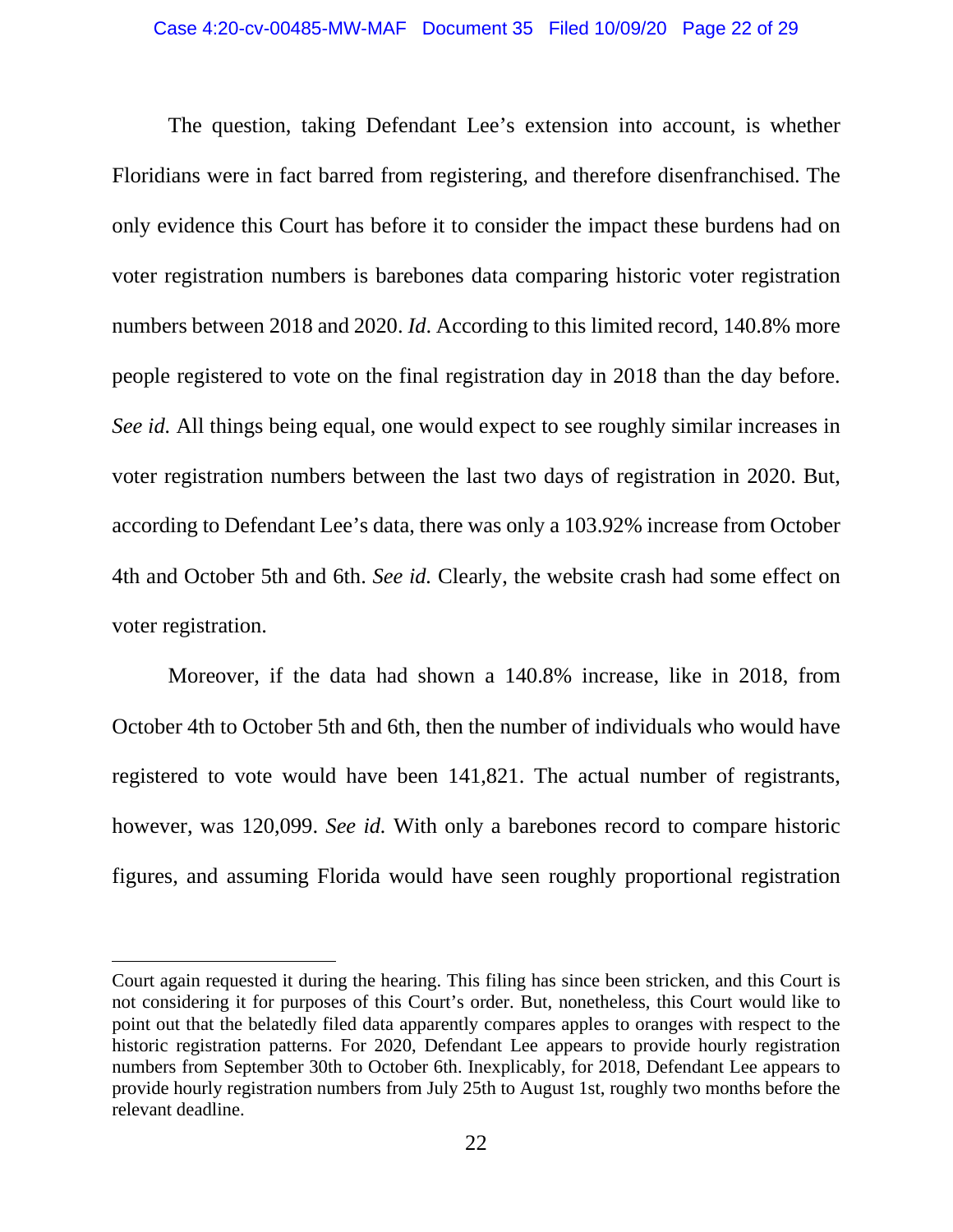numbers between 2018 and 2020, this Court is able to determine that roughly 21,722 Floridians were potentially foreclosed from registering—even with the extension.

By pointing this number out, this Court in no way finds that 21,722 Floridians were actually disenfranchised. This Court, like any factfinder, relies on the record evidence before it, makes reasonable inferences from the record, and does not check its common sense at the door. And common sense dictates, and the parties' declarations suggest, that a significant number of potential voters were barred from registering even with the extension.<sup>[13](#page-22-0)</sup>

In sum, that potentially thousands of Floridians may not have been able to register because of the state's voter registration website's malfunction is certainly a substantial burden limiting the right to vote. Indeed, "[n]o right is more precious in a free country than that of having a voice in the election of those who make the laws under which, as good citizens, we must live. Other rights, even the most basic, are illusory if the right to vote is undermined." *Wesberry*, 376 U.S. at 1. Still, this Court finds that the burden here is not so great that it implicates the highest level of scrutiny. Instead, because the burden on the right to vote is high, this Court will evaluate Defendant's justifications under heightened scrutiny.

<span id="page-22-0"></span> $13$  Without citing any data, Supervisor Lux suggests that there are always a few lollygaggers who will miss any deadline. However, the fact that 50,000 individuals registered to vote on the day the extension was granted belies Supervisor Lux's declaration and emphasizes the impact that the State's failure in maintaining a functional website had on Floridians ability to register.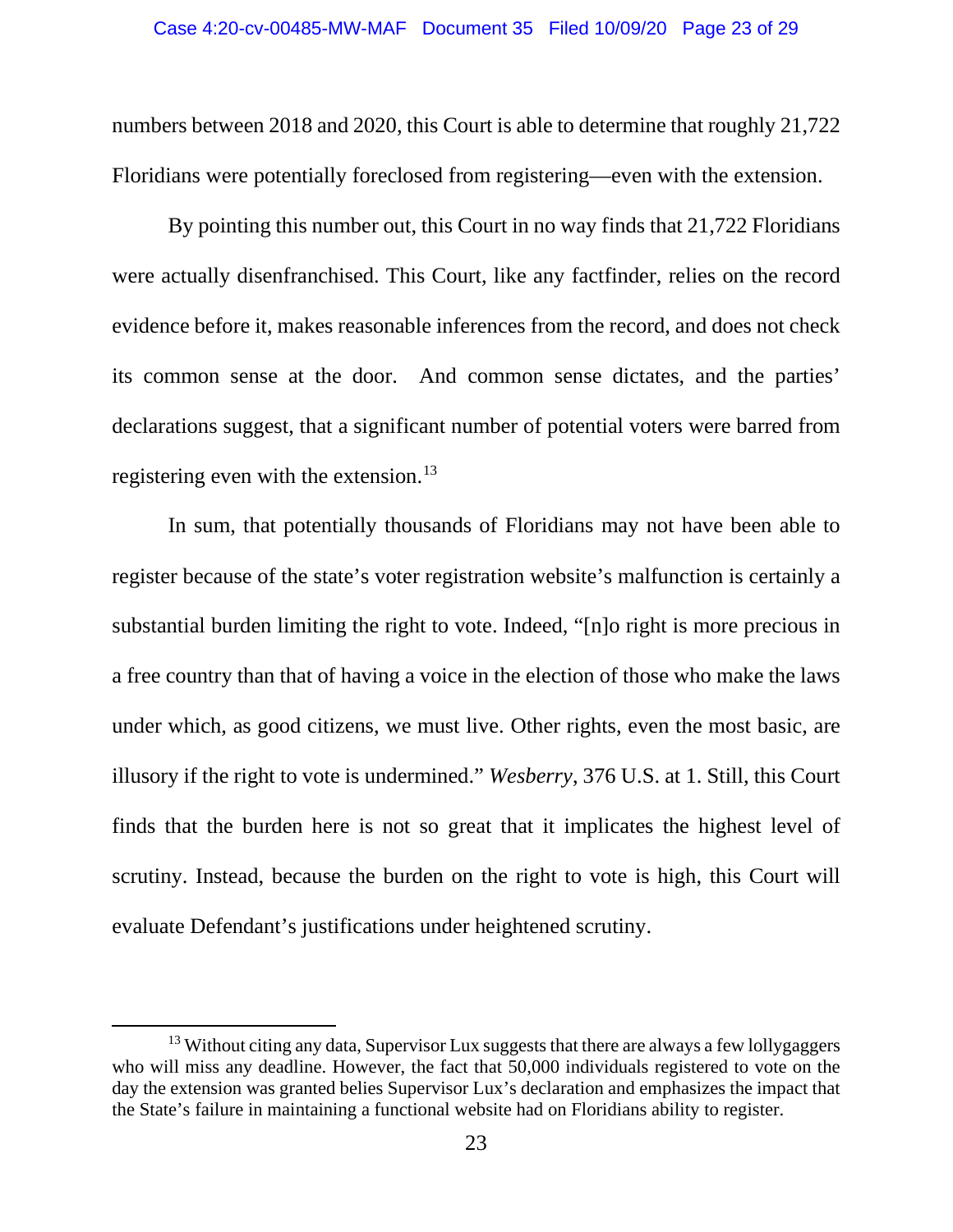### Case 4:20-cv-00485-MW-MAF Document 35 Filed 10/09/20 Page 24 of 29

*Second*, having identified the asserted injury, this Court turns to the precise interest put forward by the Defendants; namely, conducting an efficient and orderly election. ECF No. 24, at 14. Specifically, Defendants direct this Court to three affidavits: (1) of Maria Matthews, the Director of the Division of Elections; (2) of Mark Early, the Leon County Supervisor of Elections; and (3) of Paul Lux, the Okaloosa County Supervisor of Elections, ECF Nos. 23-1, 23-3 and 23-4.

Ms. Matthews explained that a surge of voter registrations after any extended registration date could create a situation in which many voters might show up to vote, but not yet be on the voter rolls. ECF No. 21-3, at 3-4. In such a situation, the voter must caste a provisional ballot, slowing the processing of voters of the polling place. *Id.* Further, as Matthews, Early, and Lux all state, the consequences of extending the deadline will reverberate across the entire elections process—forcing supervisors to divert resources to answering calls and processing new registrations thereby hampering other important tasks, such as processing vote-by-mail requests and ballots, and administering early voting. *Id.* at 4; ECF No. 23-3, at 3-4; ECF 23- 4, at 3-4. These are indeed weighty concerns. *See Timmons v. Twin Cities Area New Party*, 520 U.S. 351, 364 (1997) (states have a legitimate interest "in protecting the integrity, fairness, and efficiency of their ballots and election process as means for electing public officials"); *see also New Ga. Project*, 2020 WL 5877588, at \*3 (explaining that interests justifying election deadlines include "conducting an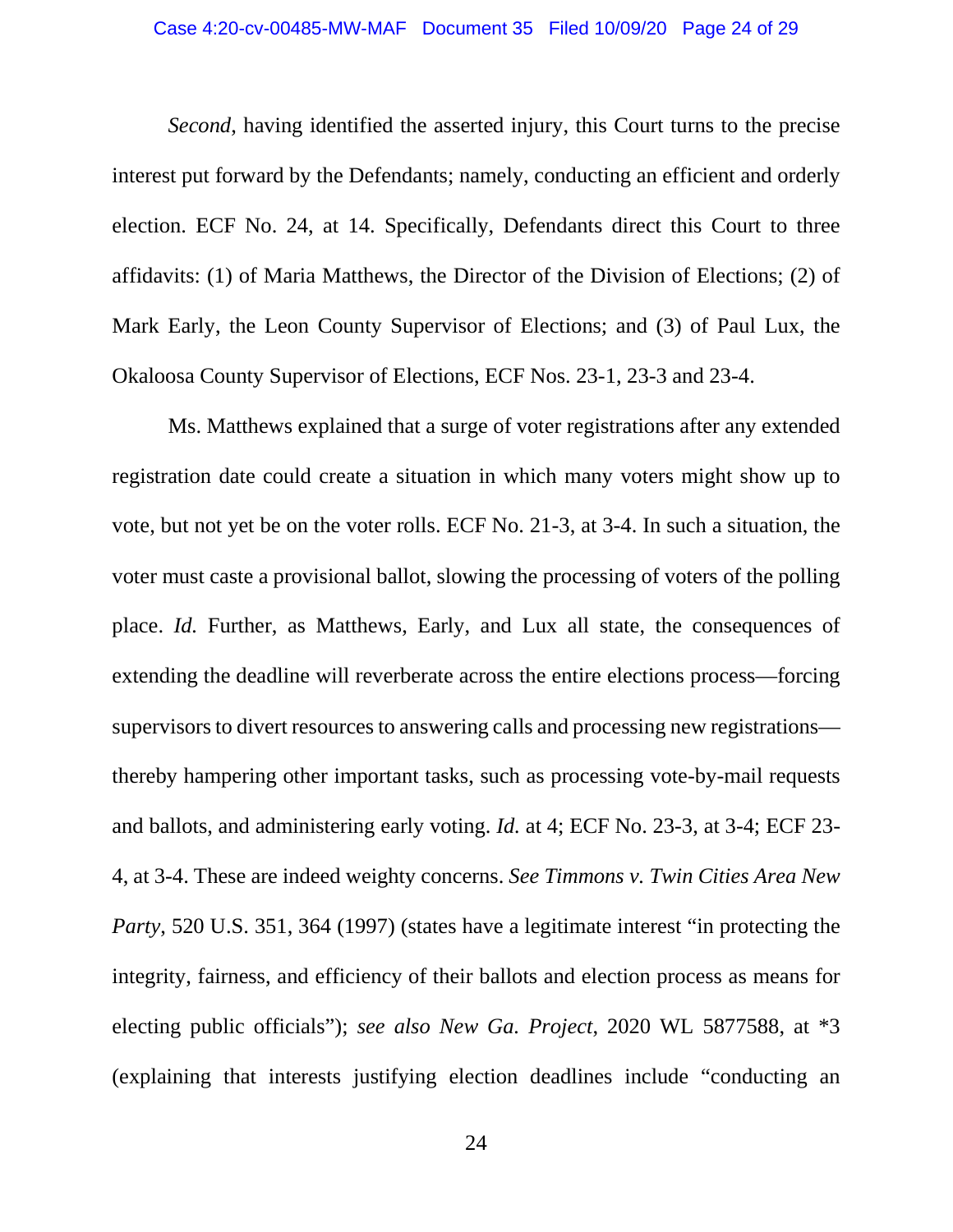efficient election, maintaining order, [and] quickly certifying election results"). Finally, this Court recognizes that context matters. *See Obama for Am.*, 697 F.3d at 441 (White, J., concurring). Here, as Supervisor Early recognized, there is already great uncertainty around this election. ECF No. 23-3, at 3. This uncertainty is compounded by an unprecedented pandemic; one that has upended every aspect of American life. Thus, this Court finds that Defendant's proffered justifications are entitled to great weight.

*Third*, having identified the burden on the right to vote and the state's justifications, this Court must weigh them against each other. *Lee*, 915 F. 3d at 1325. This is no easy task. On the one hand, the burden on the right to vote is great; on the other, Defendant Lee has identified weighty justifications for refusing to reopen to registration window. Further, the burden on the right to vote is unquestionably lessened by Defendant Lee's extension, and the unique circumstances of this election militate against placing additional burdens on those tasked with ensuring it is conducted in as safe and orderly a manner as possible.

This is an incredibly close call, but Florida's interest in preventing chaos in its already precarious—and perennially chaotic—election outweighs the substantial burden imposed on the right to vote. In so holding, this Court notes that it is limited to the evidence before it, and Plaintiffs, who bear the burden of persuasion, have not persuaded this Court with record evidence suggesting their requested relief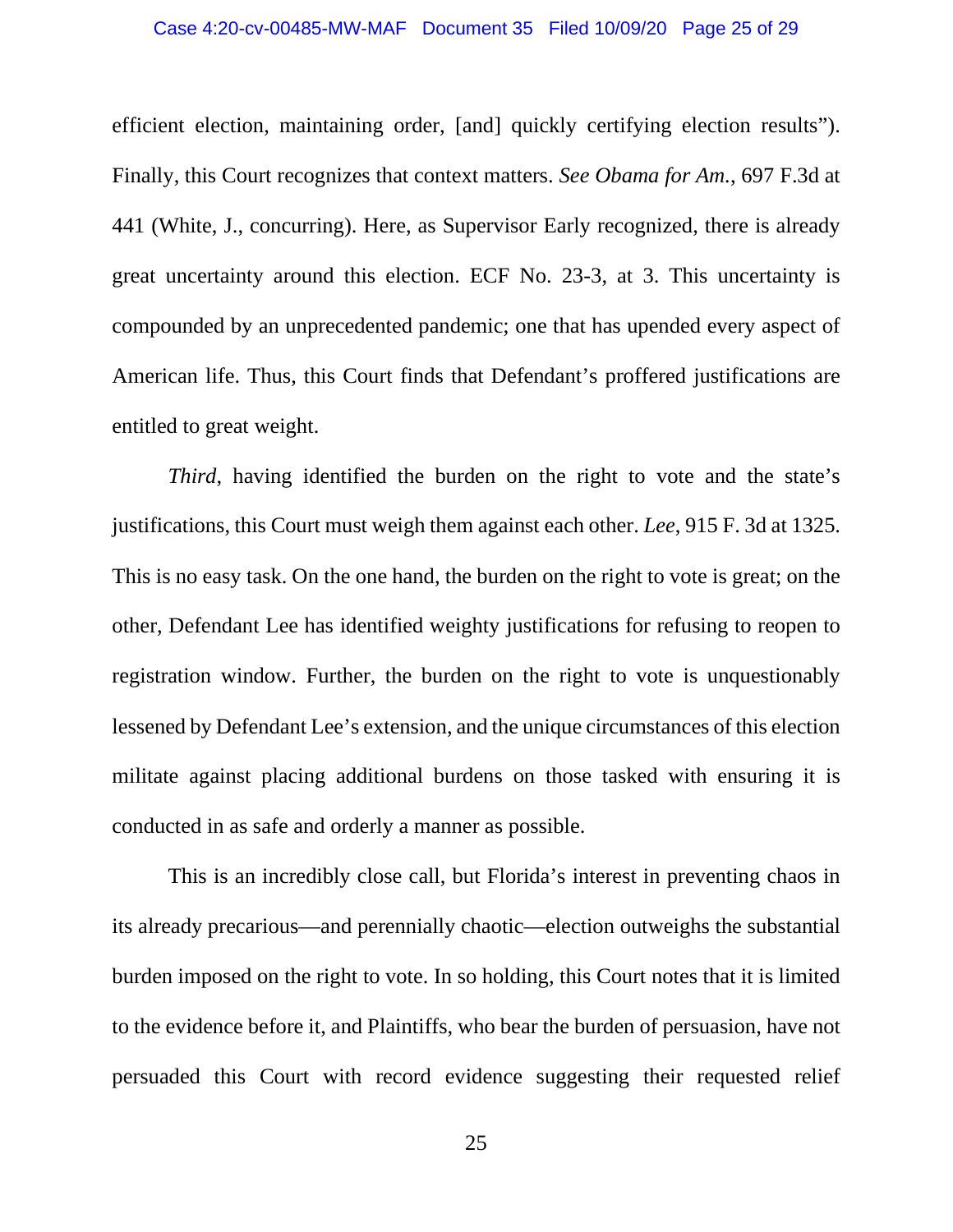### Case 4:20-cv-00485-MW-MAF Document 35 Filed 10/09/20 Page 26 of 29

outweighs the burdens the state faces should this Court order such relief. Nor have the Plaintiffs persuaded this Court that their requested relief would not, in fact, interject an intolerable level of uncertainty into the election. *See Qualls v. Rumsfeld*, 357 F. Supp. 2d 274, 281 (D.D.C. 2005) ("When moving the court for a preliminary injunction, plaintiffs bear the burdens of production and persuasion."). For example, in other voting cases where this Court has granted preliminary injunctions, the plaintiffs offered testimony dispelling concerns that the burden on the state was too great, or the remedy unfeasible. *See, e.g., League of Women Voters of Fla., Inc., v. Detzner*, 314 F. Supp. 3d 1205, 1220 (N.D. Fla. 2018).

This is in contrast to the affidavits Defendant Lee offers, and summarized above, which paint a disturbing picture of overworked elections staff, incomplete voter rolls, and election-day mayhem. This Court takes cases as they come, and based on the record before this Court, protecting the integrity of Florida's elections outweighs the burden placed on the voting rights of Floridians.

B

The remaining preliminary injunction factors are thoroughly intertwined with considerations already discussed regarding the merits of this claim. On balance, these factors weigh in favor of denying the motion for preliminary injunction. To be clear, though, this Court in no way means to discount the grave burden the state has placed on aspiring voters and the injuries Defendant Lee's actions have caused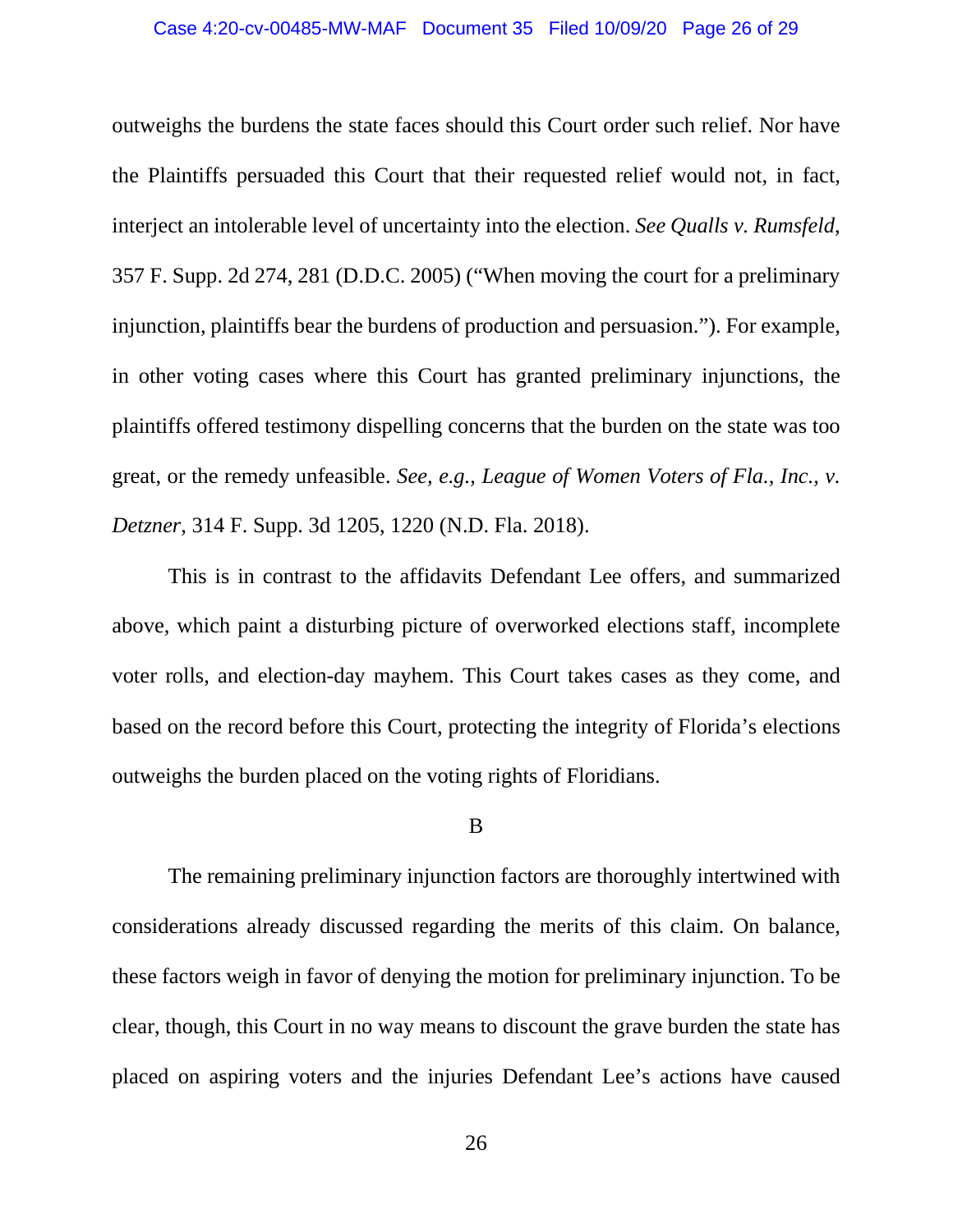Organizational Plaintiffs. Indeed, this Court finds that Organizational Plaintiffs have established irreparable injury. Here, potentially thousands of voters have been deprived of the right to cast their ballot because the state of Florida is unable to run a functional voter registration website during the crucial final hours of the registration period.

Be that as it may, as noted above in applying *Anderson-Burdick*, it's clear here that the threatened injury to Organizational Plaintiffs does not outweigh the damage the proposed injunction may cause the state. In making this finding, this Court reiterates that this is an incredibly close call, but—based on the record before this Court—the Court is persuaded that the state's interest in preventing chaos in its already precarious—and perennially chaotic—election outweighs the substantial burden imposed on the right to vote. Similarly, this Court is not persuaded that an injunction, at this juncture, would not be adverse to the public interest. This Court is mindful of the potential for voter confusion that could result from such an order now. More importantly, though, this Court has before it almost no record evidence to persuade it that exasperating the already extraordinary burdens the state's supervisors of elections face in the midst of a pandemic is in the public interest.

### IV

Stays pending appeal are governed by a four-part test: "(1) whether the stay applicant has made a strong showing that he is likely to succeed on the merits; (2)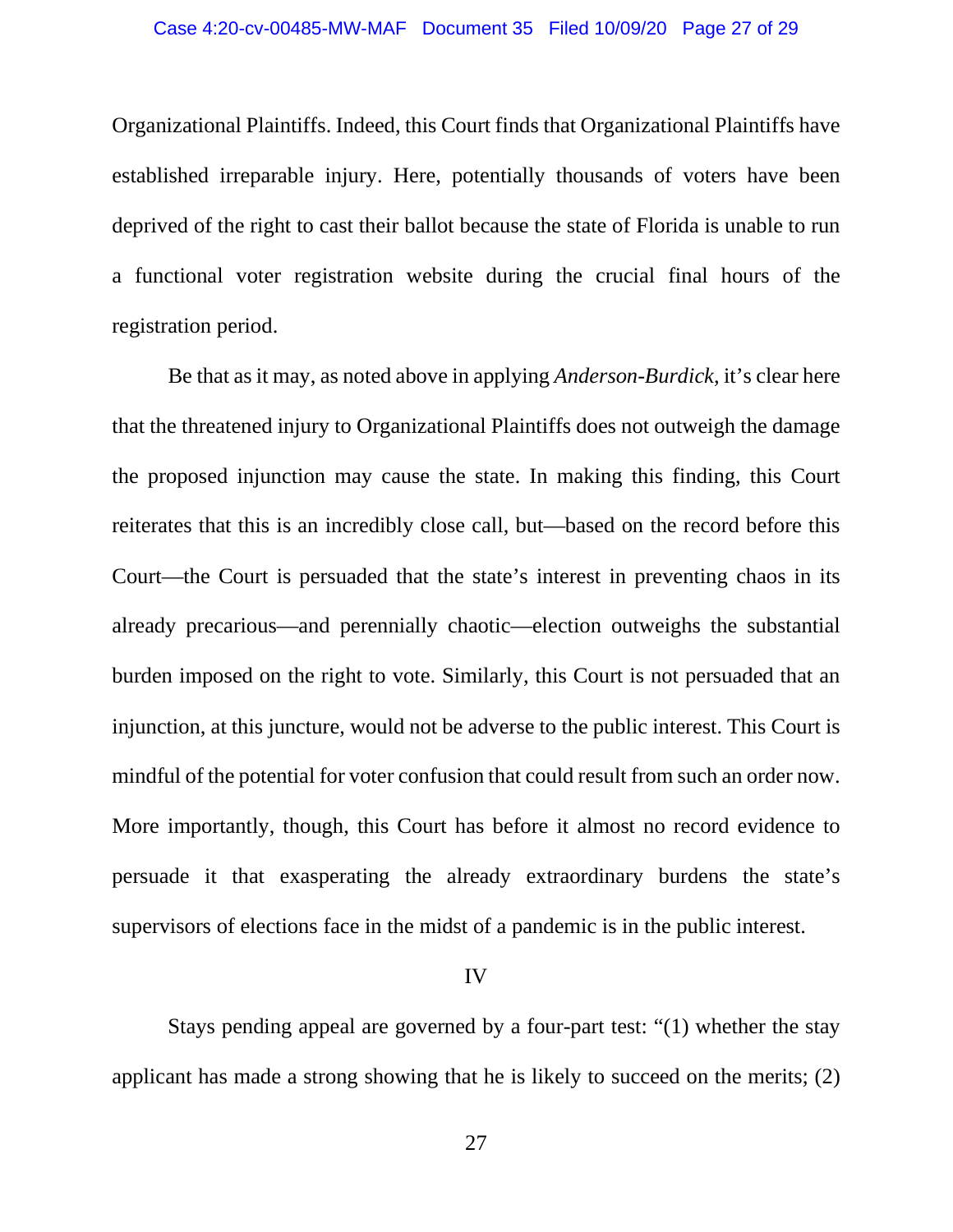whether the applicant will be irreparably injured absent a stay; (3) whether issuance of the stay will substantially injure the other parties interested in the proceeding; and (4) where the public interest lies." *Hilton v. Braunskill*, 481 U.S. 770, 776 (1987); *see also Venues Lines Agency v. CVG Industria Venezolana De Aluminio, C.A.*, 210 F.3d 1309, 1313 (11th Cir. 2000) (applying the same test). Considering that this test is so similar to that applied when considering a preliminary injunction, courts rarely stay a preliminary injunction pending appeal. That rings true here. Because no exceptional circumstances justify staying this Order pending appeal, *see Brenner v. Scott*, 999 F. Supp. 2d 1278, 1292 (N.D. Fla. 2014) (Hinkle, J.) (issuing a rare stay of a preliminary injunction given the public interest in stable marriage laws across the country), this Court refuses to do so.

## V

In the end, this case is not about Floridians missing registration deadlines. This case is also not a challenge to a state statute. This case is about how a state failed its citizens. In this case, potential voters attempted to perform their civic duty, to exercise their fundamental right, only to be thwarted, once again, by a state that seemingly is never prepared for an election. This case is about failure on the part of a civil servant, whose responsibility is to run an election system, that will cost thousands of potential voters their fundamental right to vote in the upcoming election.